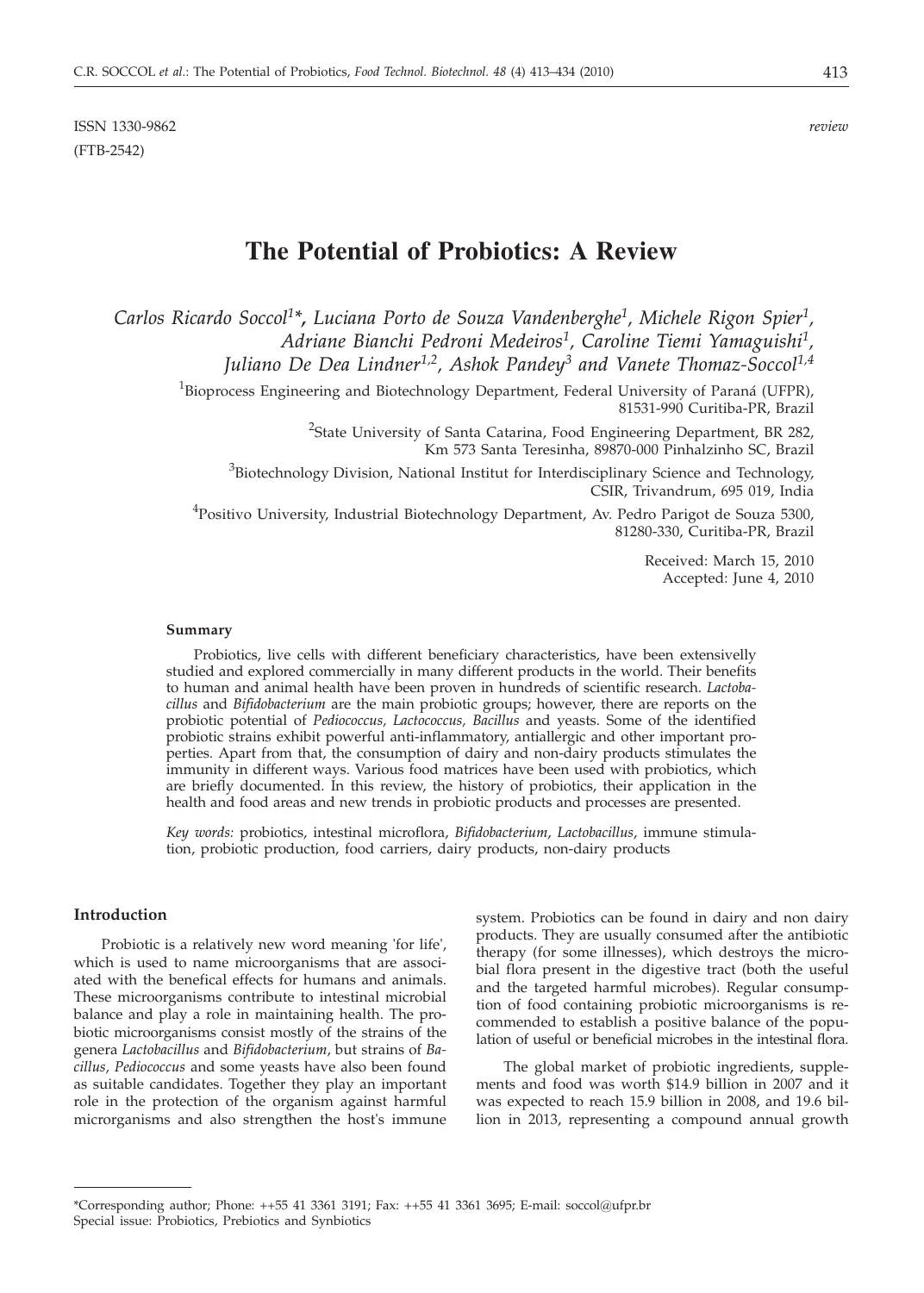rate of 4.3 % (*1*)*.* Extensive investigations of probiotics have been greatly enhanced by the research of new microbes for future probiotic bacteriotherapy applications. The scope of this manuscript is to review the definition, history, applications, production, technology and future trends of probiotics.

# **Probiotics: What Are They?**

The name probiotic comes from the Greek 'pro bios' which means 'for life'. The history of probiotics began with the history of man; cheese and fermented milk were well known to the Greeks and Romans, who recommended their consumption, especially for children and convalescents. Probiotics are defined as the living microorganisms administered in a sufficient number to survive in the intestinal ecosystem. They must have a positive effect on the host (*2*). The term 'probiotic' was first used by Lilly and Stillwell (*3*) in 1965 to describe the 'substances secreted by one microorganism that stimulate the growth of another'. A powerful evolution of this definition was coined by Parker in 1974 (*4*), who proposed that probiotics are 'organisms and substances which contribute to intestinal microbial balance' (*5*). In more modern definitions, the concept of an action on the gut microflora, and even that of live microorganisms disappeared. Salminen *et al*. (*6*) defined probiotics as the 'food which contains live bacteria beneficial to health', whereas Marteau *et al*. (*7*) defined them as 'microbial cell preparations or components of microbial cells that have a beneficial effect on the health and well-being'. Some modern definitions include more precisely a preventive or therapeutic action of probiotics. Charteris *et al*. (*8*), for example, defined probiotics as 'microorganisms which, when ingested, may have a positive effect in the prevention and treatment of a specific pathologic condition'. Finally, since probiotics have been found to be effective in the treatment of some gastrointestinal diseases (*7*), they can be considered to be therapeutic agents. It is clear that a number of definitions of the term 'probiotic' have been used over the years but the one derived by the Food and Agriculture Organization of the United Nations/World Health Organization (*9*) and endorsed by the International Scientific Association for Probiotics and Prebiotics (*10*) best exemplifies the breadth and scope of probiotics as they are known today: 'live microorganisms which, when administered in adequate amounts, confer a health benefit on the host'. This definition retains historical elements of the use of living organisms for health purposes but does not restrict the application of the term only to oral probiotics with intestinal outcomes (*11*).

Despite these numerous theoretical definitions, however, the practical question arises whether a given microorganism can be considered to be a probiotic or not. Some strict criteria have been proposed. Havenaar *et al.* (*12*), for example, proposed the following parameters to select a probiotic: total safety for the host, resistance to gastric acidity and pancreatic secretions, adhesion to epithelial cells, antimicrobial activity, inhibition of adhesion of pathogenic bacteria, evaluation of resistance to antibiotics, tolerance to food additives and stability in the food matrix. The probiotics in use today have not been selected on the basis of all these criteria, but the most commonly used probiotics are the strains of lactic acid bacteria such as *Lactobacillus, Bifidobacterium* and *Streptococcus* (*S. thermophilus*); the first two are known to resist gastric acid, bile salts and pancreatic enzymes, to adhere to colonic mucosa and readily colonize the intestinal tract (*5*).

# *The history of probiotics*

The origin of cultured dairy products dates back to the dawn of civilization; they are mentioned in the Bible and the sacred books of Hinduism. Climatic conditions for sure favoured the development of many of the traditional soured milk or cultured dairy products such as kefir, koumiss, leben and dahi (*13*). These products, many of which are still widely consumed, had often been used therapeutically before the existence of bacteria was recognized (*14*).

At the beginning of the 20th century the main functions of gut flora were completely unknown. Ilya Ilyich Metchnikoff, the Nobel prize winner in Medicine in 1908, at the Pasteur Institute linked the health and longevity to ingestion of bacteria present in yoghurt (*15,16*). He believed that the constitution of the human body presented several disharmonies inherited from primitive mammals, such as body hair, wisdom teeth, stomach, vermiform appendix, caecum, and large intestine. In 1907, he postulated that the bacteria involved in yoghurt fermentation, *Lactobacillus bulgaricus* and *Streptococcus thermophilus*, suppress the putrefactive-type fermentations of the intestinal flora and that consumption of these yoghurts played a role in maintaining health. Indeed, he attributed the long life of Bulgarian peasants to their intake of yoghurt containing *Lactobacillus* species (*16*). In particular, he reported that the large intestine, useful to mammals in managing rough food composed of bulky vegetables, is useless in humans. Moreover, it is the site of dangerous intestinal putrefaction processes which can be opposed by introducing lactobacilli into the body, displacing toxin-producing bacteria, promoting health, and prolonging life (*17*).

Tissier's discovery of bifidobacteria in breast-fed infants also played a key role in establising the concept that specific bacteria take part in maintaining health. In 1906, Tissier reported clinical benefits from modulating the flora in infants with intestinal infections (*18*). At the time, many others were sceptical about the concept of bacterial therapy and questioned in particular whether the yoghurt bacteria (*L. bulgaricus*) were able to survive intestinal transit, colonize and convey benefits (*19*). In the early 1920s, *L. acidophilus* milk was documented to have therapeutic effects, in particular, a settling effect on digestion (*20*). It was believed that colonization and growth of these microorganisms in the gut were essential for their efficacy, and therefore, the use of intestinal isolates was advocated. In Japan in the early 1930s, Shirota focused his research on selecting the strains of intestinal bacteria that could survive passage through the gut and on the use of such strains to develop fermented milk for distribution in his clinic. His first product containing *L. acidophilus* Shirota (subsequently named *L. casei* Shirota) was the basis for the establishment of the Yakult Honsha company (*21*).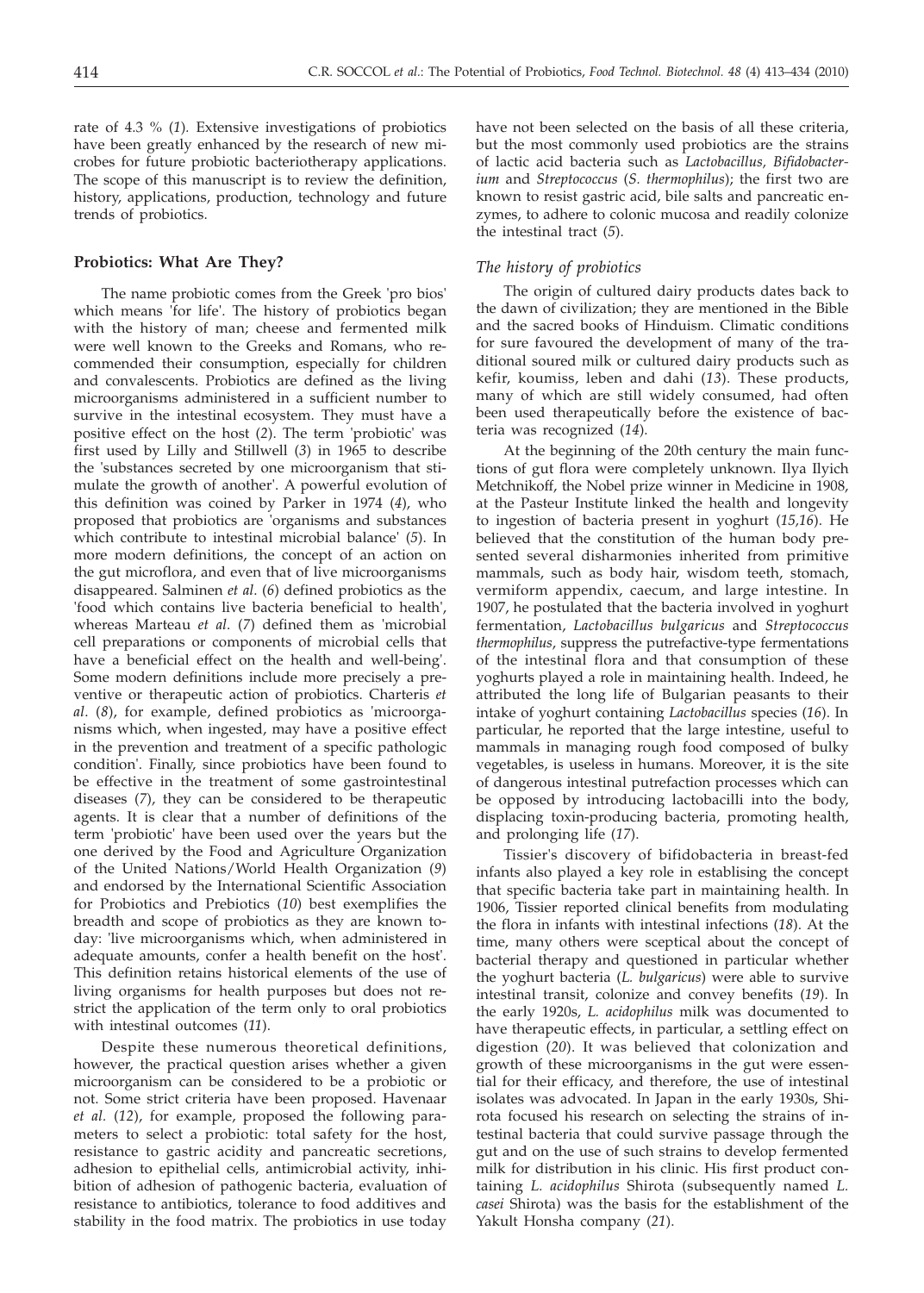Only at the end of the century, it became clear that intestinal microflora had several functions, including metabolic, trophic and protective ones (*22*). Metabolic functions are primarily characterized by the fermentation of non-digestible dietary residue and endogenous mucus, savings of energy as short-chain fatty acids, production of vitamin K, and absorption of ions. Trophic functions are based on the control of epithelial cell proliferation and differentiation, and development and homeostasis of the immune system. Finally, protective functions are connected with the barrier effect and protection against pathogens (*17*). The health benefits derived from the consumption of foods containing *Lactobacillus acidophilus*, *Bifidobacterium* and *L. casei* are now well documented. *Streptococcus thermophilus* and *L. delbrueckii* ssp. *bulgaricus* are yoghurt starter cultures, which offer some health benefits; however, they are not natural inhabitants of the intestine. Therefore, for yoghurt to be considered as a probiotic product, *L. acidophilus*, *Bifidobacterium* and *L. casei* are incorporated as dietary adjuncts. Thus, the normal practice is to make a product with both starter organisms, *e.g. S. thermophilus* and *L. delbrueckii* ssp. *bulgaricus*, and one or more species of probiotic bacteria (*23*).

The guidelines that stipulate what is required for a product to be called a probiotic were published by FAO/ WHO in 2002 (*24*). They require that strains be designated individually, speciated appropriately and retain a viable count at the end of their shelf life in the designated product formulation that confers a proven clinical end-point. The probiotic definition requires that the efficacy and safety of probiotics be verified and thus, assessment of this constitutes an important part of their characterization for human use (*25*).

# **Probiotic Microorganisms**

The probiotic potential of different bacterial strains, even within the same species, differs. Different strains of the same species are always unique, and may have differing areas of adherence (site-specific), specific immunological effects, and actions on a healthy *vs.* an inflamed mucosal milieu may be distinct from each other. Current probiotic research aims at the characterization of the normal, healthy gut microbiota in each individual, assessing the species composition as well as the concentrations of different bacteria in each part of the intestine. The target is to learn to understand host–microbe interactions within the gut, microbe–microbe interactions within the microbiota and the combined health effects of these interactions. The goal is to define and characterize the microbiota both as a tool for nutritional management of specific gut-related diseases and as a source of new microbes for future probiotic bacteriotherapy applications. This may eventually include organisms specifically isolated to provide site-specific actions in disorders such as the irritable bowel syndrome (*25*).

According to Shah (*23*) and Chow (*26*) the most popular strains are represented by the following genera: *Lactobacillus, Streptococcus*, and *Bifidobacterium* (Table 1, *27–38*), but other organisms including enterococci and yeasts have also been used as probiotics. Some of these strains have been chosen based on selection criteria (*12*) Table 1. Commercial probiotic microorganisms

| Microorganism                | Strain                 | Company (product)             | Ref.                 |
|------------------------------|------------------------|-------------------------------|----------------------|
| Bifidobacterium              | <b>ATCC 15703</b>      |                               | $27 - 30$            |
| adolescentis                 |                        |                               |                      |
| Bifidobacterium<br>animalis  | $Bb-12$                | Chr. Hansen                   | $27 - 30$            |
| Bifidobacterium<br>bifidum   | $Bb-11$                | Chr. Hansen                   | $27 - 30$            |
| Bifidobacterium              |                        |                               | $27 - 30$            |
| breve                        |                        | Danone <sup>®</sup> (Activia) |                      |
| Bifidobacterium<br>essencis  |                        |                               | $27 - 30$            |
| <b>Bifidobacterium</b>       | Shirota                | Yakult                        | $27 - 31$            |
| infantis                     | Immunitas <sup>®</sup> | Danone <sup>®</sup>           |                      |
| Bifidobacterium              | Bb-02,                 | <b>DSM</b>                    | $27 - 30$            |
| lactis                       | $Laffi^{TM}$           |                               |                      |
|                              | <b>B94</b>             |                               |                      |
| Bifidobacterium              | <b>CRL 431</b>         |                               | $27 - 30$            |
| Bifidobacterium              | <b>BB536</b>           | Morinaga Milk Industry        | $27 - 30$            |
| longum                       | SBT-2928               | Snow Brand Milk               |                      |
|                              |                        | Products                      |                      |
|                              | <b>UCC 35624</b>       | UCCork                        |                      |
| Bacillus lactis              | <b>DR10</b>            | Danisco (Howaru™)             | $27 - 30$            |
| Enterococcus                 |                        |                               | 32                   |
| faecium                      |                        |                               |                      |
| Lactobacillus                | $LA-1/LA-5$            | Chr. Hansen                   | $27 - 30$            |
| acidophilus                  | <b>NCFM</b>            | Rhodia                        |                      |
|                              | $DDS-1$                | Nebraska Cultures             |                      |
|                              | SBT-2062               | Snow Brand Milk               |                      |
|                              |                        | Products                      |                      |
| Lactobacillus<br>bulgaricus  | Lb12                   |                               | $27 - 30$            |
| Lactobacillus<br>casei       | Shirota                | Yakult (Yakult®)              | $27 - 30$            |
| Lactobacillus<br>casei       | Immunitas <sup>®</sup> | Danone <sup>®</sup>           | $27 - 30$            |
| Lactobacillus<br>delbrueckii |                        |                               | $27 - 30$            |
| ssp. bulgaricus              |                        |                               |                      |
| Lactobacillus                | $RC-14$                | <b>Urex Biotech</b>           | $27 - 30$            |
| fermentum                    |                        |                               |                      |
| Lactobacillus<br>GG          |                        |                               | $27 - 30$ ,<br>33,34 |
| Lactobacillus                | <b>B02</b>             |                               | $27 - 30$            |
| helveticus                   |                        |                               |                      |
| Lactobacillus<br>lactis      | L1A                    | Essum AB                      | $27 - 30$            |
| Lactobacillus<br>paracasei   | CRL 431                | Chr. Hansen                   | $27 - 30$            |
| Lactobacillus                | GG                     | Valio                         | $27 - 30$            |
| rhamnosus                    | GR-1                   | Urex Biotech                  |                      |
|                              | LB <sub>21</sub>       | Essum AB                      |                      |
|                              | 271                    | Probi AB                      |                      |
| Lactobacillus                | 299v                   | Probi AB                      | $27 - 30$            |
| plantarum                    | Lp01                   |                               |                      |
| Lactobacillus                | SD2112/                | Biogaia                       | $27 - 30$            |
| reuteri                      | MM <sub>2</sub>        |                               |                      |
| Lactobacillus<br>salivarius  |                        |                               | 35                   |
| Saccharomyces<br>boulardii   |                        |                               | $36 - 38$            |

Adapted from Gismondo *et al*. (*2*), Shah (*23*) and Chow (*26*)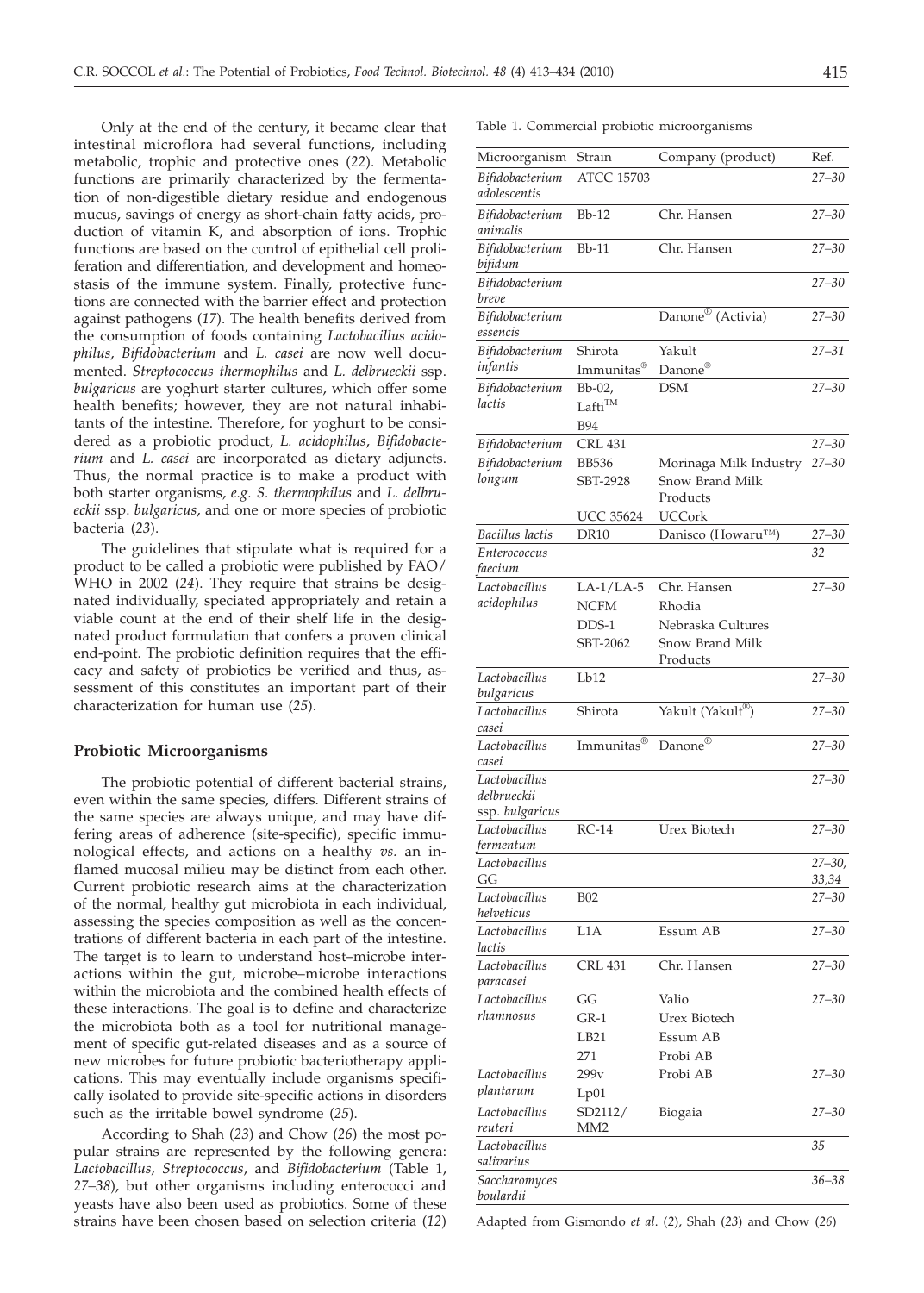that are believed to be important for their efficacy such as origin of strain, *in vitro* adherence to intestinal cells (*39–41*) and survival during passage through the gastrointestinal tract (*42–45*).

# *The genus Bifidobacterium*

Bifidobacteria were first isolated and described in 1899–1900 by Tissier, who described rod-shaped, non- -gas-producing, anaerobic microorganisms with bifidobacterial morphology, present in the faeces of breast-fed infants, which he termed *Bacillus bifidus*. Bifidobacteria are generally characterized as Gram-positive, non-spore- -forming, non-motile and catalase-negative anaerobes (*46*). They have various shapes including short, curved rods, club-shaped rods and bifurcated Y-shaped rods. Presently, 30 species are included in the genus *Bifidobacterium*, 10 of which are from human sources (dental caries, faeces and vagina), 17 from animal intestinal tracts or rumen, two from wastewater and one from fermented milk (*47*).

Bifidobacteria are microorganisms of paramount importance in the active and complex ecosystem of the intestinal tract of humans and other warm-blooded animals, as well as of honeybees (*46*). They are distributed in various ecological niches in the human gastrointestinal and genitourinary tracts, the exact ratio of which is determined mainly by the age and diet. The indigenous microflora of infants is dominated by bifidobacteria, which are established shortly after birth. Their proliferation is stimulated by the glycoprotein components of k-casein in human colostrum and, to a lesser extent, human milk. The number of bifidobacteria decreases with increasing age of an individual and eventually becomes the third most abundant genus (accounting for approx. 25 % of the total adult gut flora) after the genera *Bacteroides* and *Eubacterium* (*48*).

#### *The genus Lactobacillus*

In 1990, Moro was the first researcher to isolate a strain which he typified as *Bacillus acidophilus*, a generic name for intestinal lactobacilli. Lactobacilli are in general characterized as Gram-positive, non-spore-forming and non-flagellated rods or coccobacilli (*49*). They are either aerotolerant or anaerobic and strictly fermentative. Glucose is fermented predominantly to lactic acid in the homofermentative case, or equimolar amounts of lactic acid,  $CO<sub>2</sub>$  and ethanol (and/or acetic acid) in the heterofermentative counterpart. Gomes and Malcata (*47*) reported that 56 species of the genus *Lactobacillus* have been recognized.

Lactobacilli are distributed in various ecological niches throughout the gastrointestinal and genital tracts and constitute an important part of the indigenous microflora of man and higher animals. Their distribution is affected by several environmental factors, which include pH, oxygen availability, level of specific substrates, presence of secretions and bacterial interactions. They are rarely associated with cases of gastrointestinal and extraintestinal infection, and strains employed technologically are regarded as non-pathogenic and safe microorganisms. Furthermore, they have the reputation of health promoters, especially in the human gastrointestinal and genitourinary tracts (*50*).

# **Other Probiotic Microorganisms**

Although the term probiotic is more related to lactic acid bacteria as *Lactobacillus* and *Bifidobacterium,* it can be extended to other microorganisms which have not been explored. For example, *Bacillus* species have been used as probiotics for at least 50 years in an Italian product commercialized as Enterogermina<sup>®</sup> (2·10<sup>9</sup> spores). Among this group some species that have been evaluated are *Bacillus subtilis, Bacillus clausii, Bacillus cereus, Bacillus coagulans* and *Bacillus licheniformis* (*51*). Some advantages of the bacterial spores are their resistance to heat, allowing the storage at room temperature and in a dried form. Also, these bacteria are able to reach small intestine since they survive the gastric pH of the stomach (*52*). The application of probiotic bacterial spores ranges from dietary supplements to growth promoters and uses in aquaculture (*e.g.* shrimp) (*51*).

Probiotic formulations involving some *Bacillus* species are recommended for use with antibiotics since these strains are resistant to them (*e.g. B. clausii*) (*53*). *B. coagulans* has been used as adjunct therapy for relieving rheumatoid arthritis (*54*). *B. subtilis* has been researched genetically and physiologically, and is strongly associated with a Japanese product known as natto. The consumption of this product can lead to stimulation of the immune system and reduction of blood coagulation by fybrinolysis (*55,56*). The secretion of antimicrobials such as coagulin, amicoumacin and subtilisin is also verified in *Bacillus*.

The proposed mechanisms for probiotic effects of the *Bacillus* spores are based on immunomodulation, which occurs through the stimulation of the gut-associated lymphoid tissue (GALT) by production of cytokines, competitive exclusion of gastrointestinal pathogens (*e.g.* competition for adhesion sites) and secretion of antimicrobial substances (*57*).

Several studies have been performed to assure the safety of *Bacillus* species using animal models and *in vitro* tests to evaluate the toxicity or adverse effects of the strains. The use of *B. subtilis* is approved for use as a supplement in Italy and the UK. However, the designation 'probiotic' should only be allowed if the microorganism presents the characteristics inherent to probiotic strains. On the other hand, studies of competitive exclusion of *Escherichia coli* 078:K80 by *Bacillus subtilis* (*58*) and the suppression of *Vibrio harveyi* in shrimp by several *Bacillus* spore formers (*59*) have strongly shown the probiotic potential of these strains.

Probiotic microorganisms used in animal preparations are *Enterococcus, Bacillus, Streptococcus, Lactobacillus, Aspergillus* and *Saccharomyces* (*60*). Vitacanis® is a probiotic formulation which can be used in preventing intestinal disorders in dogs and cats. Among *Enterococcus* species, *Enterococcus faecium* is the most used in commercial probiotics. The presence of *Enterococcus faecium* is important in preventing infection by *Salmonella enterica* ssp. *enterica* ser. Typhimurium (*61*). Additionally, a probiotic product known as Causido®, which contains *S. thermophilus* and *E. faecium*, has been proposed for a short-term hypocholesterolaemic effect (*62*). Interesting characteristics of the *Enterococcus* group are the survival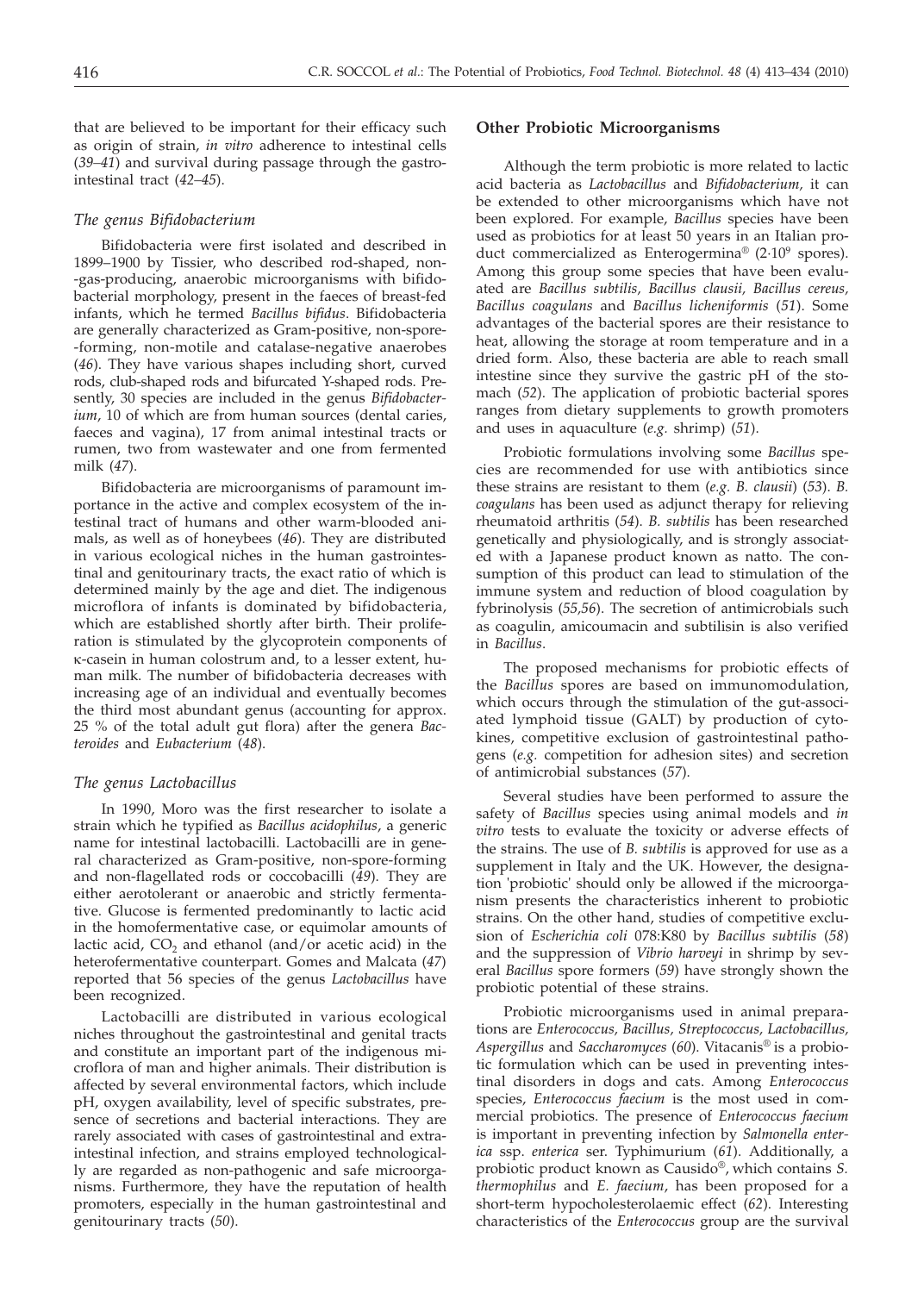on dry surfaces for prolonged periods and the resistance to antibiotics (*63*).

Among the probiotic yeasts, the most common genus is *Saccharomyces*, which has been employed in livestock feed. *S. cerevisiae* has shown a beneficial effect when administrated in the Nile tilapia as growth promoter (*64*). The potential probiotic effect of *S. cerevisiae* and *S. cerevisiae* var. *boulardii* has been demonstrated since they are able to tolerate low pH and bile and protect against bacterial infections through the reduction of the intestinal pro-inflammatory response (*65*). However, the adhesion properties of these yeasts should be better investigated.

### *Safety*

In theory, probiotics may be responsible for four types of side effects in susceptible individuals: systemic infections, deleterious metabolic activities, excessive immune stimulation, and gene transfer (*66,67*). In practice, however, lactobacilli and bifidobacteria (and probiotics based on these organisms) are extremely rare causes of infections in humans (*6,68,69*). This lack of pathogenicity extends across all age groups and also to immunocompromised individuals (*70*).

Traditional dairy strains of lactic acid bacteria (LAB) have a long history of safe use. LAB, including different species of *Lactobacillus* and *Enterococcus,* have been consumed daily since humans started to use fermented milk as food. Probiotic species such as *Lactobacillus acidophilus* have been safely used for more than 70 years. However, the safety aspects always have to be considered and possible adverse effects should be continuously evaluated, as illustrated by recent literature. Members of the genera *Lactococcus* and *Lactobacillus* are most commonly given the GRAS status, whilst members of the genera *Streptococcus, Enterococcus* and some other genera of LAB are considered opportunistic pathogens.

The safety of probiotics has been considered in reviews and clinical reports which have drawn attention to isolate cases of human bacteraemia (*71–73*). Surveillance studies support the safety of commercial LAB (*71,73,74*). Available data indicate that no harmful effects have been observed in controlled clinical studies with lactobacilli and bifidobacteria (*6*).

Three approaches can be used to assess the safety of a probiotic strain: studies on the intrinsic properties of the strain, studies on the pharmacokinetics of the strain (survival, activity in the intestine, dose–response relationships, faecal and mucosal recovery) and studies searching for interactions between the strain and the host.

The Joint FAO/WHO Expert Consultation on Evaluation of Health and Nutritional Properties of Probiotics in Food Including Powder Milk with Live Lactic Acid Bacteria recognized the need for guidelines to set out a systematic approach for the evaluation of probiotics in food in order to substantiate the health claims. Consequently, a Working Group was convened by FAO/WHO to generate guidelines and recommend criteria and methodology for the evaluation of probiotics, and to identify and define what data need to be available to accurately substantiate health claims. The aims of the Working Group were to identify and outline the minimum requirements needed for probiotic status. Then, guidelines were prepared in 2002 to meet this objective. These guidelines are available in: Joint FAO/WHO Working Group Report on Drafting Guidelines for the Evaluation of Probiotics in Food (*24*).

# *Quantification of probiotics*

Traditionally, appropriate dilutions of faecal samples have been cultured on selective media. However, the selectivity of any medium is at best relative and these methods are prone to both false-positive and false-negative results (*75*). More importantly, not all microbes can be cultured by the currently available techniques. With the advent of molecular biology, culture-independent techniques have been developed. In particular, methods using the variable and conserved regions of the 16S rRNA have proved successful in characterizing the gut microbiota. The use of 16S rRNA enables enumeration of microbes which are either unculturable by the current cultivation techniques or have died during transport and storage (*75*). Fluorescent *in situ* hybridization (FISH) is commonly used and employs species-, genusor domain-specific fluorescently labelled 16S rRNA probes (*76*). Enumeration of the labelled microbes can be done microscopically by visual counting (*77*), which is, however, laborious. On the other hand, although image analysis of the microscopic view makes it possible to process a relatively large number of samples, this is expensive (*78*). Alternatively, enumeration of fluorescent microbes can be done by flow cytometry, which similarly allows the analysis of large numbers of samples, but is also expensive (*79*). Techniques based on the polymerase chain reaction (PCR) are also commonly used and provide rapid quantitative and qualitative information on the composition of the intestinal microbiota (*25*).

# *Mechanisms of action*

The mechanisms by which probiotics exert biological effects are still poorly understood, but the nonspecific terms such as colonization resistance or competitive exclusion are often used to explain their mode of action (*39*). Colonization resistance or competitive exclusion describes a phenomenon whereby the indigenous anaerobic flora limits the concentration of potentially pathogenic (mostly aerobic) flora in the digestive tract (*80*). The concept of competitive exclusion was first developed during the early 1970s when it was discovered that the administration of mixed adult intestinal microorganisms conferred adult-type resistance against *Salmonella* infection to newly hatched chicks (*81*).

Oelschlaeger (*82*) reported that the effects of probiotics may be classified in three modes of action: (*i*) Probiotics might be able to modulate the host's defences including the innate as well as the acquired immune system. This mode of action is most likely important for the prevention and therapy of infectious diseases but also for the treatment of (chronic) inflammation of the digestive tract or parts thereof. In addition, this probiotic action could be important for the eradication of neoplastic host cells; (*ii*) Probiotics can also have a direct effect on other microorganisms, commensal and/or pathogenic ones. This principle is in many cases of importance for the preven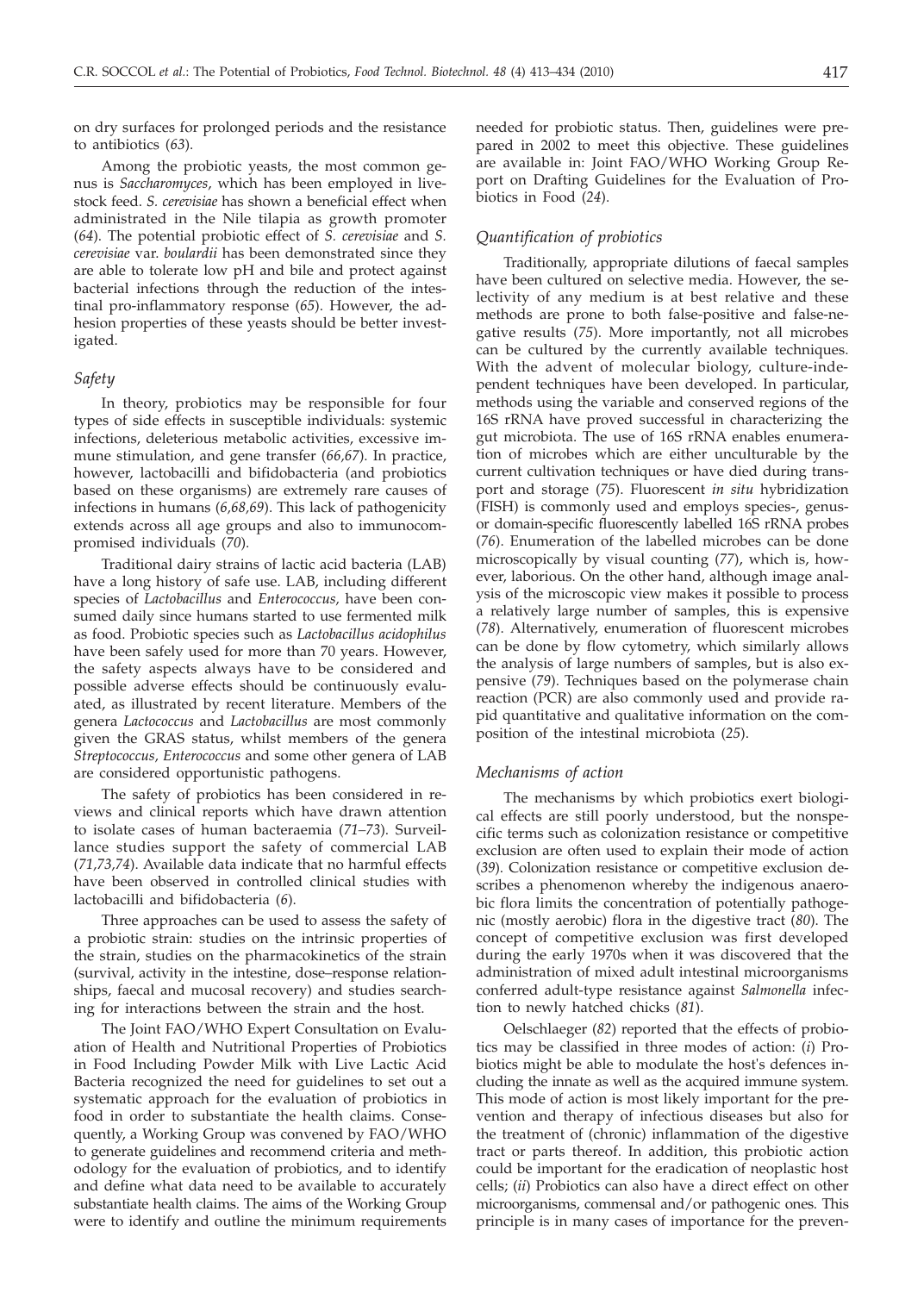tion and therapy of infections and restoration of the microbial equilibrium in the gut; (*iii*) Finally, probiotic effects may be based on actions affecting microbial products like toxins and host products, *e.g.* bile salts and food ingredients. Such actions may result in inactivation of toxins and detoxification of host and food components in the gut. The same author also stated that the kind of effect(s) a certain probiotic executes depends on its metabolic properties, the molecules presented at its surface or on the components secreted. Even integral parts of the bacterial cell such as DNA or peptidoglycan might be of importance for its probiotic effectiveness. The individual combination of such properties in a certain probiotic strain determines a specific probiotic action and as a consequence its effective application for the prevention and/or treatment of a certain disease.

# **Probiotics and Human Health**

Nowadays, consumers are aware of the link among lifestyle, diet and good health, which explains the emerging demand for products that are able to enhance health beyond providing basic nutrition. The list of health benefits accredited to functional food continues to increase and the probiotics are one of the fastest growing categories within food for which scientific researches have demonstrated therapeutic evidence. Among several therapeutic applications of the probiotics can be cited the prevention of urogenital diseases, alleviation of constipation, protection against traveller's diarrhoea, reduction of hypercholesterolaemia, protection against colon and bladder cancer, prevention of osteoporosis and food allergy (*83*). One of the most studied strains, *Bifidobacterium lactis,* has been used in several types of studies to demonstrate its probiotic ability, and scientific evidence for this strain has been cited in many reviews (*84–88*).

Ingestion of LAB has been suggested to confer a range of health benefits including immune system modulation (*89,90*), increased resistance to malignancy (*91*) and infectious illness (*92*). Maldonado Galdeano *et al*. (*93*) studied the effect of fermented milk containing *Lactobacillus casei* DN114001, which induced mucosal immune stimulation reinforcing the non-specific barrier and modulating the innate immune response in the gut, maintaining the intestinal homeostasis.

Host immune modulation is one of the suggested benefits of the consumption of probiotic functional food. However, comparative studies on the immunological properties that support the selection of strains of the same species for specific health benefits are limited. Medina *et al*. (*94*) evaluated the ability of different strains of *Bifidobacterium longum* to induce cytokine production by peripheral blood mononuclear cells. *B. longum* live cells of all strains induced specific cytokine patterns, suggesting that they could drive immune responses in different directions. Kelly *et al*. (*95*) demonstrated the ability of species within the commensal microflora to modulate immune function. Arunachalam *et al*. (*96*) studied the dietary consumption of *B. lactis* HN019 and concluded that a relatively short-term dietary regime (6 weeks) is sufficient to impart measurable improvements in immunity. Chiang *et al*. (*97*) demonstrated that dietary consumption of probiotics in oligosaccharide-rich

substrate enhanced immune function by *B. lactis* HN019 in a different range for two types of leucocytes. *In vivo* and *in vitro* indices of immunity in healthy mice fed with *Lactobacillus rhamnosus* (HN001, DR20), *L. acidophilus* (HN017) and *B. lactis* (HN019, DR10) were examined by Gill *et al*. (*98*) and the results suggested that supplementation of the diet with these strains was able to enhance several indices of natural and acquired immunity.

Infectious diseases are still the biggest human health problem for the world to solve. Intestinal infection caused by the intake of pathogenic microorganisms with the contaminated water and food are the main causes of death. Under this circumstance, probiotics can assist in part the foodborne problematic situation, as it is demonstrated in several studies. Shu and Gill (*99*) demonstrated that *B. lactis* HN019 can reduce the severity of infection caused by the enterohemolytic pathogen *Escherichia coli* O157: H7 and suggested that this reduction may be associated with enhanced immune protection conferred by the probiotic. *B. lactis* HN019 also demonstrated the ability to provide a significant degree of protection against *Salmonella* infection by enhancing various parameters of immune function that are relevant to the immunological control of salmonellosis (*100*). Moreover, the same authors suggested that dietary treatment using *B. lactis* HN019 could reduce the severity of weanling diarrhoea associated with rotavirus and *E. coli*, possibly *via* a mechanism of enhanced immune-mediated protection. As a consequence, probiotic treatment might be an effective dietary means of preventing or limiting diarrhoea in human infants (*101*).

The intestinal barrier maintains the epithelial integrity protecting the organism against bacterial or food antigens that could induce inflammatory processes leading to intestinal disorders such as inflammatory bowel diseases (IBD) (*102*). Probiotic microorganisms compete with pathogenic bacteria for epithelial binding sites, avoiding the colonization by *Salmonella* sp. and *E. coli* strains (*103,104*). In order to investigate the host-microbe interactions, the co-cultivation of intestinal bacteria with immune and/or intestinal epithelial cells (IEC) has been performed. This technique allows the evaluation of the importance of these interactions on barrier function, cytokine expression, bacterial recognition and pathogen invasion. Ukena *et al*. (*105*) demonstrated that *E. coli* Nissle 1917 (EcN 1917) strain was capable of inducing pro-inflammatory cell responses, since the co-incubation of Caco-2 cells with *E. coli* EcN 1917 resulted in the upregulation of 126 genes, including the monocyte chemoattractant protein-1 ligand 2 (MCP-1), macrophage inflammatory protein- $2\alpha$  (MIP- $2\alpha$ ) and macrophage inflammatory protein-2 $\beta$  (MIP-2 $\beta$ ). Recent data have shown that EcN 1917 prevented the disruption of the mucosal barrier by enteropathogenic *E. coli* and restored the mucosal integrity in T84 epithelial cells (*106*).

*L. casei* ssp. *rhamnosus* has shown to be a promising probiotic in preventing the colonization of the gastrointestinal tract by pathogenic bacteria such as enteropathogenic *E. coli*, enterotoxigenic *E. coli*, and *Klebsiella pneumoniae* using *in vitro* model with Caco-2 cell line (*107*).

There are several reports about the action of the probiotics against *Helicobacter pylori* (*108–110*), a Gram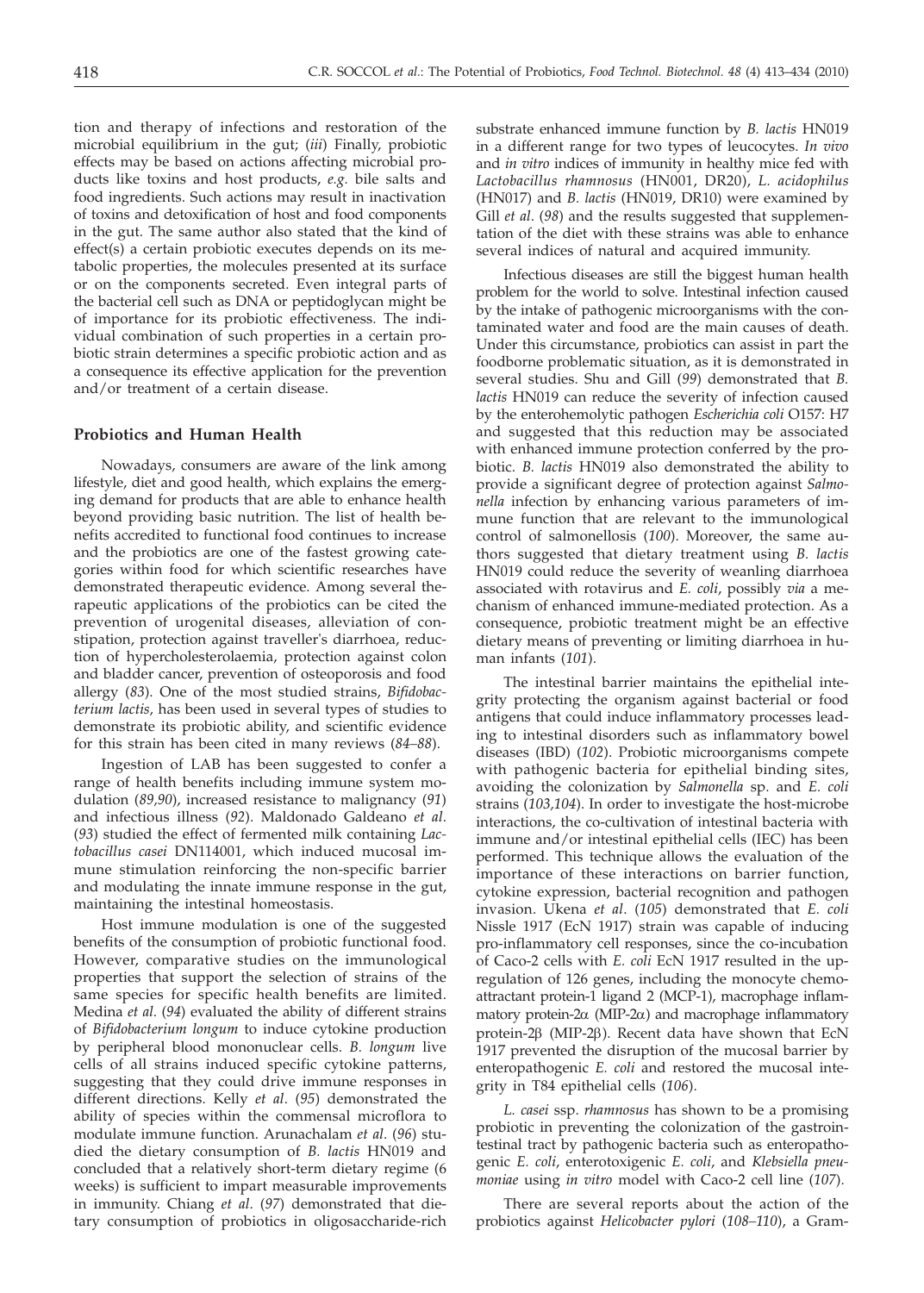-negative bacterium associated with the development of chronic gastritis, peptic ulcers and gastric cancer. It was reported that *L. salivarius* inhibited the colonization and the release of interleukin-8 in gnotobiotic mice inoculated with *H. pylori* (*111*).

Clinical studies have suggested the efficacy of the administration of probiotics in maintaining the remission of the pouchitis (*112*), ulcerative colitis (*113*), and Crohn's disease (*114*). Patients suffering from ulcerative colitis (UC) were treated with *Escherichia coli* Nissle 1917 (*115,116*) and *Lactobacillus rhamnosus* GG (*117*) and the results were similar to that of the standard medication (5-aminosalicylic acid – Mesalazine). When infants were fed with a supplemented formula containing *Lactobacillus reuteri* 55730 or *Bifidobacterium lactis,* there was a decrease in the cases of diarrhoea (*118*). *In vivo* assays with probiotic bacteria evaluated the effects of an acute or chronic gut inflammation using dextran sulphate sodium (DSS), which induces colitis in mice, presenting positive results (*119*).

Anti-carcinogenic effect of probiotics coming from *in vivo* studies in both men and animals was evaluated. Furthermore, *in vitro* studies with carcinoma cell lines and anti-mutagenicity assays also supported this effect. The anti-carcinogenic effect may be attributable to a combination of mechanisms such as the induction of pro-inflammatory, anti-inflammatory or secretory responses that might inhibit carcinogenesis. The strain- -dependent variability, such as the immune modulation effect, complicates the understanding of the role of immunity in probiotic-mediated anti-carcinogenesis. Further work is needed to assess the long-term effects of probiotics on the host's immunity in relation to anti-carcinogenesis. Immune-based anticancer therapies have not yet demonstrated their efficacy because few clinical trials have been done (*120*).

*Lactobacillus* and *Bifidobacteria* strains and *E. coli* strain Nissle 1917 have shown anti-mutagenic activities *in vitro*, probably due to their capacity to metabolize and inactivate mutagenic compounds (*121*). Cytoplasmic fractions of *L. casei* YIT9029 and *B. longum* HY8001 showed the ability to suppress the proliferation of tumor cells when administrated orally to mice as dietary supplement (*122*). Other bacteria stimulated the immune system. It was found that *L. casei* strain Shirota, when administered intranasally in mice, stimulated the cell immune response by induction of interleukin-12, interferon-gamma and tumour necrosis factor alpha, which all have an important role in excluding influenza virus (*123*). Roller *et al*. (*91*) correlated the inhibition of carcinogenesis in rats with changes in the immune activity, in response to probiotic consumption. Furthermore, the protective role of probiotics in rodent models of colon carcinogenesis can be found in some other studies (*124–126*). Studies in animal models also suggest that increasing natural killer cell activity by probiotic consumption may have potential effects on delayed tumour development. For example, Takagi *et al*. (*127*) used dietary *Lactobacillus casei* strain Shirota to inhibit methylcholanthracene-induced tumour devolopment in mice and Varcoe *et al*. (*128*) investigated the efficacy of the *Lactobacillus acidophilus* NCFM in preventing gastrointestinal disease like overt colonic hyperplasia in mice.

Studies have suggested that probiotics could protect against allergies. Isolauri *et al*. (*129*) evaluated the effect of the hydrolysed whey formulas supplemented with probiotics (*B. lactis* Bb12 and *L. rhamnosus* GG) in 27 breast-fed infants that suffered from atopic eczema. These authors found that clinical signs and symptoms of atopic eczema were diminished after two months in both groups. Further, Kalliomäki *et al*. (*130*) performed a randomised controlled-placebo trial with 132 pregnant women with any degree of occurrence of an atopic disease such as atopic eczema, allergic rhinitis or asthma. These mothers received two capsules of a formulation containing *Lactobacillus* GG for 2–4 weeks and the newborn were administered the same formulation for 6 months postnatally. The children were examined during the first 2 years. The results showed that the frequency of the atopic eczema was only 23 % in the probiotic group against 46 % in the placebo group. These works reported great perspectives in using probiotic products in the prevention of different allergies.

Some bacterial species are recognised for their capacity to prevent or limit mycotoxinogenic mould growth such as *Lactobacillus* (*131,132*), *Lactococcus* (*133*), *Pediococcus* (*134*) and *Leuconostoc* (*135*). The probiotic strain *Saccharomyces boulardii* confers protection against toxin A produced by *Clostridium difficile* and prevents intestinal injury and inflammation. This is possible because *S. boulardii* inhibits the activation of extracellular signal-regulated ½ (ERK ½) and mitogen-activated protein (MAP) kinases, thus modulating host signalling pathways (*136*). In addition, mice that were fed with *S. boulardii* and immunized with *C. difficile* toxin A showed an increase in specific intestinal anti-toxin A levels (*137*), which could lead to protection against diarrhoeal diseases.

It has been reported that lactic acid bacteria are able to bind aflatoxin  $B_1$  *in vitro* and *in vivo* (138), but this property seems to depend on bacterial strain (*139*). Compared to *L. plantarum* and *L. fermentum*, *L. casei* was reported to be the strongest binder of aflatoxin (*140*). Also, microorganisms such as *Saccharomyces cerevisiae* demonstrated good ability to bind this aflatoxin (*141*). In the study of Gratz *et al*. (*142*) rats received doses of aflatoxin B1 and were fed with oral gavage containing *Lactobacillus rhamnosus* strain GG (ATCC 53013). After administration, an increase in the aflatoxin  $B_1$  in fecal excretion was observed due to bacterial binding. The probiotic treatment prevented weight loss and reduced the hepatotoxic effects of the aflatoxin  $B_1$ .

Microcystins are toxins produced by freshwater cyanobacteria which can cause acute hepatoxicity and act as tumour promoters (*143*). The probiotics *Lactobacillus rhamnosus* strain GG and *Bifidobacterium lactis* strain Bb12 have demonstrated the ability to bind to microcystin-LR, the most common and most toxic variant of microcystins. A higher removal of microcystin-LR was observed when *Lactobacillus rhamnosus* strain GG was heat-treated (46 %) (*144*).

Recent studies have also suggested that probiotics could have beneficial effects beyond some metabolic disorders such as hypertension. Primary hypertension is caused by various factors and the predominant causes include hypercholesterolemia (*145*). Rising evidence has indicated that lactobacilli and bifidobacteria could cause,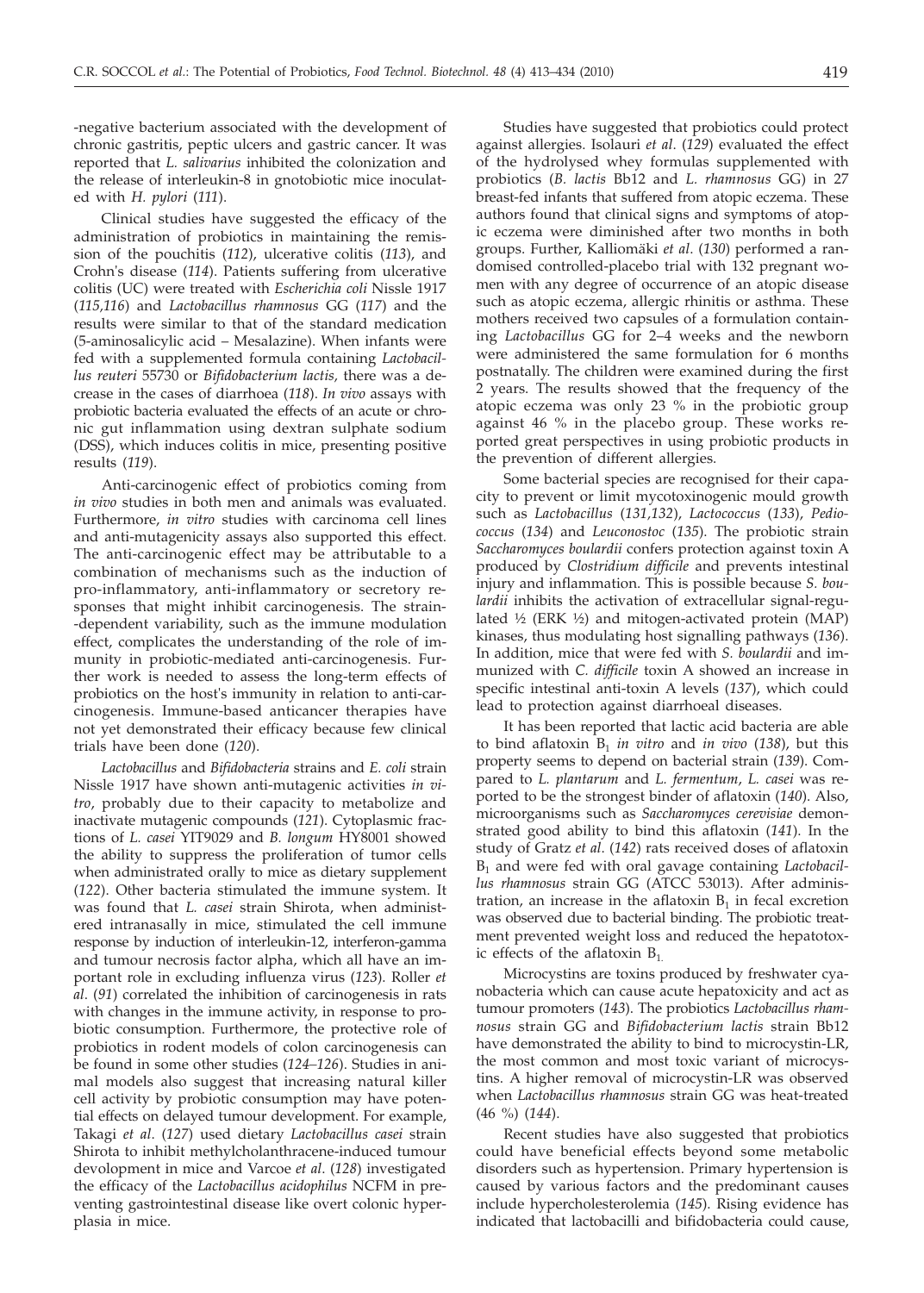when ingested, a significant reduction in serum cholesterol. This is because cholesterol synthesis mainly occurs in the intestines, hence the gut microflora promote effects on lipid metabolism. Some studies demonstrated that probiotics could promote a decrease in the blood cholesterol levels and increase the resistance of low-density lipoprotein to oxidation, therefore leading to a reduced blood pressure (*146*).

Liong and Shah (*147*), using *in vitro* experiments, reported that cholesterol could be removed from a medium by *L. acidophilus* not only through assimilation during growth, but also through binding of cholesterol to the cellular surface. This mechanism was proposed when both non-growing cells and dead cells were also found to remove cholesterol. Another hypocholesterolemic mechanism described involves the ability of certain probiotic strains to enzymatically deconjugate bile acids through bile salt hydrolase catalysis. Enzymatic activity was detected in the gut microflora such as *Lactobacillus* and *Bifidobacterium* sp. (*147,148*). Since cholesterol is the precursor for the synthesis of new bile acids, the use of cholesterol to synthesize new bile would lead to a decreased concentration of cholesterol in blood (*145*). Nguyen *et al*. (*149*) evaluated *L. plantarum* PH04 as a potential probiotic with cholesterol-lowering effect in mice. Kaushik *et al*. (*150*) demonstrated that the indigenous *L. plantarum* Lp9 exhibited cholesterol-lowering properties. *B. longum* SPM1207 reduced serum total cholesterol and LDL levels significantly, and slightly increased serum HDL (*151*).

Cavallini *et al*. (*152*) observed the effects of *Enterococcus faecium* CRL183, a mixture of isoflavones and simvastatin (drug used to treat hypercholesterolemia), on lipid parameters and atherosclerosis development in rabbits with induced hypercholesterolemia. *E. faecium* strain could be used to improve the lipid profile as an alternative or an adjuvant to drug therapy. Placebo-controlled studies (*57*,*153–156*) evaluate the effects of probiotic strains on cholesterol metabolism in hypercholesterolemia-induced mice and rats. It was found in all these works that the serum cholesterol levels decreased in the rats fed with a diet supplemented with probiotics.

Environment and lifestyle such as high-fat diet are some of the factors that play a key role in the development of obesity. Recent advances have identified the gut microbiota as one such environmental factor that modulates host energy and lipid metabolism. However, the molecular mechanisms of these complex host-microbe interactions have not been well identified (*157*). Most of the data obtained have been done in experimental animal studies, but promising effects are also shown in humans, thereby supporting the interest in the nutritional modulation of the gut microbiota in the management of metabolic diseases in obese patients. The observations of Cani *et al.* (*158*) suggest that increased levels of bifidobacteria may decrease intestinal permeability and lower the circulating levels of endotoxin. High-fat feeding reduces the numbers of bifidobacteria, which have many physiologically positive effects, including improved mucosal barrier function. Supplementing the diet of high- -fat fed mice with prebiotics restores the levels of bifidobacteria and decreases endotoxaemia. Tanida *et al.* (*159*) found that long-term ingestion of *Lactobacillus paracasei*

ST11 (NCC2461) reduced body and abdominal fat mass. Their results suggest that *L. paracasei* NCC2461 has an anti-obese action, and in this mechanism, autonomic nerves may function to facilitate the lipolytic and thermogenic responses *via* the sympathetic excitation and to suppress the parasympathetic nerve activity in rats.

Probiotics also convert milk protein into bioactive peptides, which have anthihypertensive effect. Milk peptides may exert antihypertensive effects also through other mechanisms, such as inhibition of the release of endothelin-1 by endothelial cells, stimulation of the bradykinin activity, enhancement of the endothelium-derived nitric oxide production and enhancement of the vasodilatory action of binding to opiate receptors. Angiotensin I-converting enzyme (ACE), a dipeptidyl carboxypeptidase, catalyzes the conversion of angiotensin I to the potent vasoconstrictor angiotensin II and plays an important physiological role in regulating blood pressure and fluid and salt balance in mammals. ACE inhibitory peptides from caseins and whey proteins are termed casokinins and lactokinins, respectively. *In vivo* studies have demonstrated that several ACE inhibitory peptides significantly reduce blood pressure, either after intravenous or oral administration (*160–162*). The hypotensive and immunomodulatory peptides Val-Pro-Pro and Ile-Pro-Pro, for example, can be released from precursor proteins by enzymes from *Lactobacillus helveticus*. These peptides could be applied as initial treatment in mildly hypertensive individuals or as supplemental treatment. They would also represent a low-cost alternative treatment for hypertension.

#### **Probiotics in Food and Beverages**

As it was reported by Chow (*26*), the notion that food could serve as medicine was first conceived thousands of years ago by the Greek philosopher and father of medicine, Hippocrates, who once wrote: 'Let food be thy medicine, and let medicine be thy food'. However, during recent times, the concept of food having medicinal value has been reborn as 'functional foods'. A probiotic may also be a functional food (*156*).

Functional foods are defined as: 'foods that contain some health-promoting component(s) beyond traditional nutrients'. Functional foods are also known as designer foods, medicinal foods, nutraceuticals, therapeutic foods, superfoods, foodiceuticals, and medifoods. In general, the term refers to a food that has been modified in some way to become 'functional'. One way in which foods can be modified to become functional is by the addition of probiotics (*24*).

New food products have been formulated with the addition of probiotic cultures. Different types of food matrices have been used such as various types of cheese, ice creams, milk-based desserts, powdered milk for newborn infants, butter, mayonnaise, powder products or capsules and fermented food of vegetable origin (*163*).

### *Dairy products*

In the production of probiotics an important factor is the food substrate. Besides buffering the bacteria through the stomach, it may contain functional ingre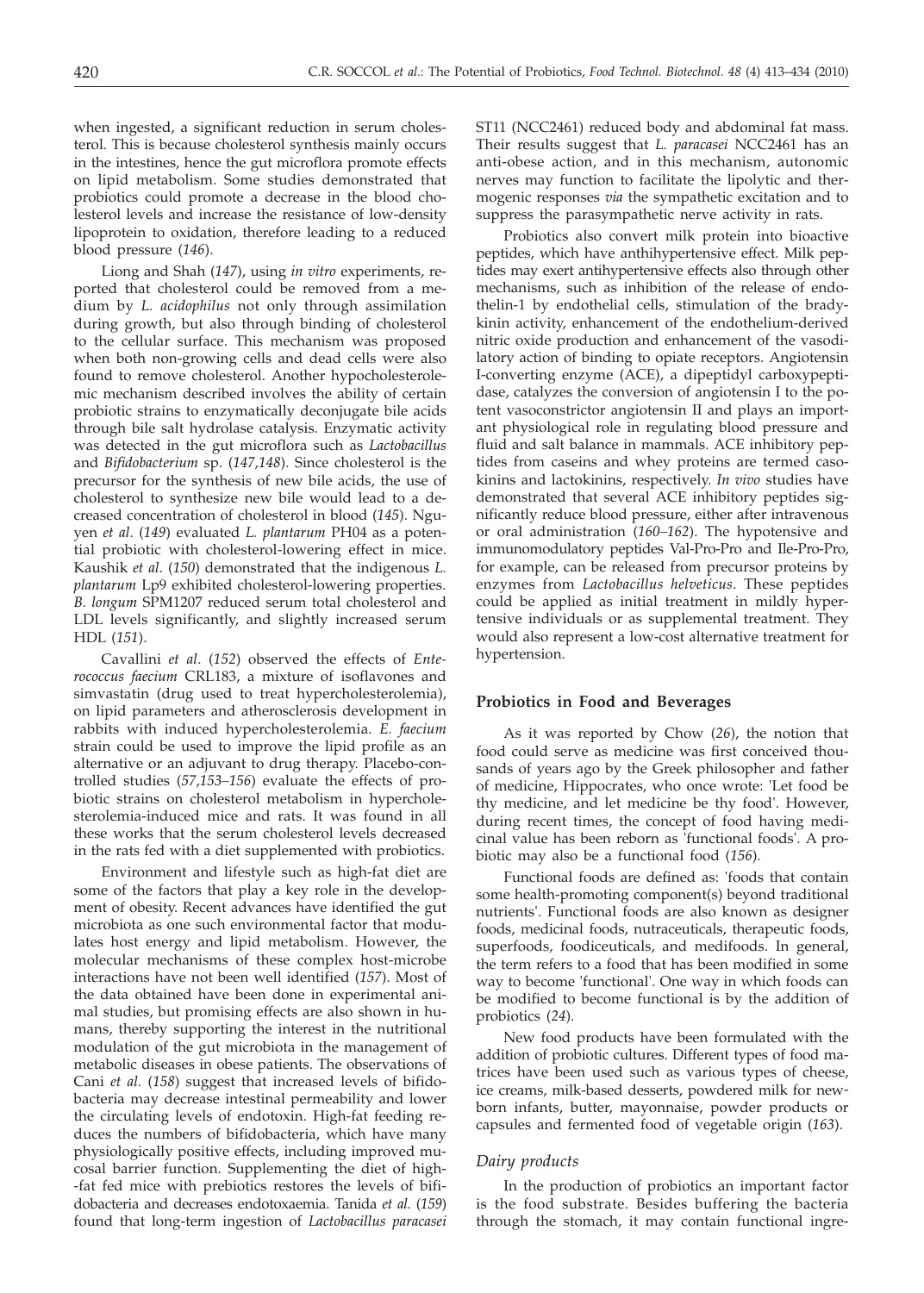dients that interact with the probiotics, altering their activities. Fat content, type of protein, carbohydrates and pH can affect probiotic growth and survival.

Dairy products are especially considered as ideal vehicle for delivering probiotic bacteria to the human gastrointestinal tract. The matrices used most frequently are cheese, yoghurt, ice cream and other dairy products, as shown in Table 2.

The most common means to incorporate probiotics to fermented milk include: (*i*) addition of probiotics together with the starter cultures (DVI culture); (*ii*) the production of two batches separately, one containing the probiotic microorganism in milk to achieve a high concentration of viable cells and another with starter cultures. When the fermentation stages are completed, the batches are mixed; (*iii*) the use of a probiotic microorganism as a starter culture. In this situation, the time of fermentation is generally higher than traditional processes using non-probiotic starter cultures (*163*). In this respect, it is necessary to consider the supplementation of the culture medium and the production conditions (*e.g*. incubation temperatures), since metabolites produced by probiotics can lead to off-flavours (*164,165*). In addition, the probiotic strains must be compatible with starter cultures, since the latter could produce inhibitory substances that damage the probiotics (*166*).

Yoghurts with high fat content showed inhibitory effects against probiotic cultures, particularly *B. bifidum* BBI (*167*). The supplementation with vitamins (*e.g.* ascorbic acid) has been reported to improve the viability of *L. acidophilus* in yoghurts (*168*). The addition of substances such as whey protein may also enhance the viability of some probiotics, probably due to their buffering property. In addition, the employment of prebiotics in yoghurt formulations could stimulate the growth and activity of probiotics. In this regard, fructooligossacharides showed to be most effective in maintaining the probiotic viability (*169*).

The utilization of probiotics in the cheese elaboration presents some challenges: low moisture content; presence of salt; starter cultures competing for nutrients and developing acid and flavour during the maturation

stage; extended storage (over 3 months), which can influence biochemical activities, redox potential, and alter the cheese structure. Moreover, probiotics should survive the entire shelf life of the cheese, not produce metabolites that affect the cheese quality and the starter culture activities, and also, they should be able to grow in starter culture media (*e.g.* whey-based and phage inhibitory media). Several studies related by Tamime *et al*. (*163*) reported that Turkish white brined, Feta-type, Cheddar, Philippine white soft, Edam, Emmental, Domiati, Ras, Herrgård cheese, Quarg, and cheese-based dips can be compared with yoghurts in delivering probiotics.

The proteolytic patterns can be influenced by the addition of probiotic strains. Ong *et al*. (*170*) reported that the addition of probiotic microorganisms (*L. acidophilus* 4962, *L. casei* 279, *B. longum* 1941*, L. acidophilus* LAFTI® L10, *L. paracasei* LAFTI® L26, *B. lactis* LAFTI® B94) as dairy starter adjuncts has lead to high concentration of free amino acids by a secondary proteolysis during ripening, and this was reduced when the cheese was stored at  $4 \,^{\circ}\text{C}$ . It was found that all probiotic strains survived the manufacturing process and produced a level of acetic acid higher than the control Cheddar cheese.

Other vehicles that could be used to deliver probiotics are ice cream and frozen dairy desserts. These products have the advantage to be stored at low temperatures, which makes them less exposed to abusive temperatures having higher viability at the time of consumption (*171*). Besides, they are consumed by people of all ages and are composed of milk proteins, fat and lactose as well as other compounds that are required for bacterial growth. However, some probiotic species showed a decrease in the viability during the manufacture and freezing of ice cream (*172*). Some prebiotics could be used to improve the characteristics of the probiotic ice creams. Inulin demonstrated to be beneficial to the firmness, melting properties and dripping time of the ice creams (*173*). Besides, the inulin level in ice cream enhanced the viability of *L. acidophilus* and *B. lactis* (*174*). The addition of oligofructose in low-fat ice cream also improved the survival of *L. acidophilus* La-5 and *B. animalis* ssp. *lactis* Bb-12 during storage at –18 °C for 90 days (*173*). However, to

Table 2. Commercial probiotic dairy products on the European market

| Type of product                                                                                   | Trade name                                                                                                                                                                                                                                                                                                                       | Probiotic microorganism                                                                                                                                                                                                                                                                                        |
|---------------------------------------------------------------------------------------------------|----------------------------------------------------------------------------------------------------------------------------------------------------------------------------------------------------------------------------------------------------------------------------------------------------------------------------------|----------------------------------------------------------------------------------------------------------------------------------------------------------------------------------------------------------------------------------------------------------------------------------------------------------------|
| Fermented milk with<br>high viscosity                                                             | Bifisoft, Bifidus, Bioghurt, Biofit, BiofardePlus, Biola,<br>Biologic bifidus, Cultura Dofilus, Dujat Bio Aktiv,<br>Ekologisk Jordgubbs Yoghurt, Fit&Aktiv, Fjäll Yoghurt,<br>Gaio Dofilus, Gefilac, Gefilus, LC 1, Probiotisches<br>Joghurt, ProViva, RELA, Verum, Vifit Vitamel, Vitality,<br>Weight Watchers, Yogosan Milbona | L. acidophilus, L. acidophilus LA5, L. rhamnosus<br>(LGG, LB21 and 271), L. casei, L. casei L19,<br>L. johnsonii, L. plantarum 299v, L. reuteri,<br>Lactococcus lactis ssp. lactis L1A, B. bifidum,<br>B. animalis ssp. lactis BB-12, B. animalis ssp.<br>animalis                                             |
| Fermented milk with low<br>viscosity (e.g. cultured<br>buttermilk, yoghurt drink,<br>dairy drink) | A-fil, Actimel, Aktifit, AB-piimä, Bella Vita, Bifidus,<br>Biofit, Biola, Casilus, Cultura, Emmifit, Everybody,<br>Fit&Aktiv, Fundo, Gaio, Gefilac, Kaiku Actif, LC 1 Go!,<br>LGG+, Onaka, Öresundsfil, Philura, Probiotic drink,<br>ProViva, Pro X, Verum, ViktVäktarna, Vitality,<br>Le'Vive+, Yakult, Yoco Acti-Vit           | L. acidophilus, L. acidophilus LA5, L. casei (F19,<br>431, Imunitas, Shirota), L. rhamnosus (LGG,<br>LB21 and 271), L. johnsonii, L. plantarum 299v,<br>L. reuteri, L. fortis, Lactococcus lactis ssp. lactis<br>L1A, B. bifidum, B. animalis ssp. lactis BB-12,<br>B. animalis ssp. animalis, B. longum BB536 |
| Non-fermented dairy<br>products (e.g. milk,<br>ice cream)                                         | Gefilus, God Hälsa, RELA, Vivi Vivo                                                                                                                                                                                                                                                                                              | L. rhamnosus LGG, L. plantarum 299v,<br>L. reuteri                                                                                                                                                                                                                                                             |

From Tamime *et al*. (*163*)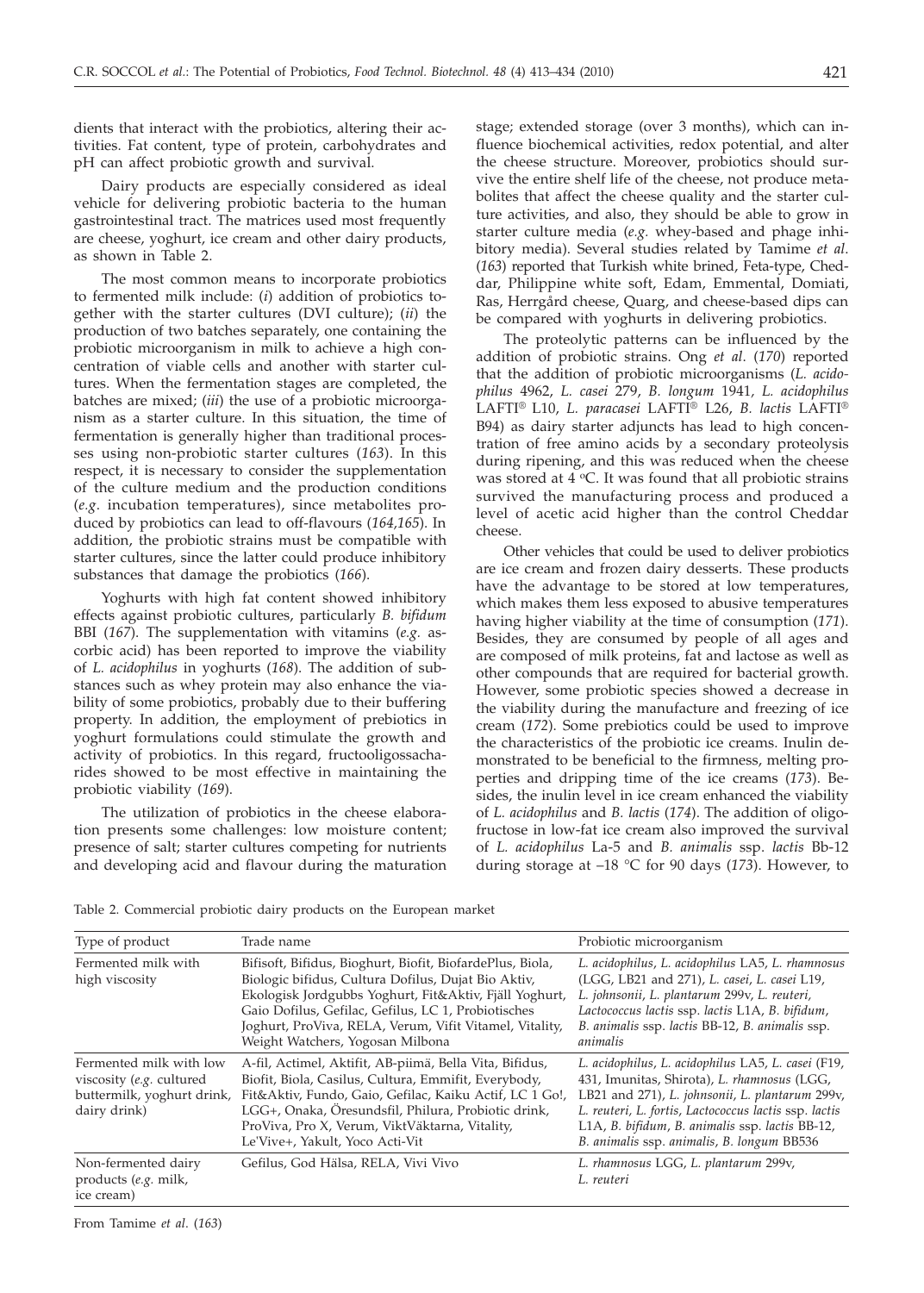efficiently produce probiotic ice cream, it is important to select oxygen-resistant strains since the incorporation of air (overrun) in the mixture occurs in the production process, which is harmful to microaerophilic and anaerobic strains such as *Lactobacillus* sp. and *Bifidobacterium* sp. This type of challenge can be resolved by the use of microencapsulation technique. As an alternative, aerated dairy dessert (*e.g.* chocolate mousse) has also been used as a potential agent to deliver probiotics (*175*).

# *Non-dairy products*

Some limitations of the use of dairy products to deliver probiotics are the presence of allergens and requirement of cold environments. This fact has led to the launch of new products based on non-dairy matrices. Some claims related to probiotic products are lactose intolerance and fat content.

Some matrices have been used in the development of non-dairy probiotic products such as fruits, vegetables, legumes and cereals. Fruits and vegetables can be considered good matrices since they contain nutrients such as minerals, vitamins, dietary fibres, and antioxidants. The development of different probiotic fruit juices has been studied (*176,177*). Prado *et al*. (*178*) described a revision about a variety of non-dairy probiotic beverages.

However, the incorporation of probiotics in fruit juices requires the protection against acid conditions. This can be achieved by microencapsulation technologies, which allow the entrapment of cells into matrices with a protective coating. Gelatin and vegetable gum have been demonstrated to provide a good protection for acid-sensitive *Bifidobacterium* and *Lactobacillus* (*179–181*). Encapsulation processes in milk protein have also been studied (*182*). When *B. lactis* were microencapsulated, incorporated into African fermented beverages (amasi and mahewu) and assayed for physiological conditions of the stomach, they showed a high survival rate, *i.e.* the microencapsulation enhanced the viability in comparison with free cells (*183*).

Probiotic strains usually found in vegetable materials are species belonging to *Lactobacillus* and *Leuconostoc* genera. *L. plantarum*, *L. casei* and *L. delbrueckii*, for example, were able to grow in cabbage juice without nutrient supplementation and reached 10<sup>8</sup> CFU/mL after 48 h of incubation at 30  $\mathrm{C}$  (184). In addition, it was found that these same bacteria grew in beet juice (*185*).

In the case of cereals, the fermentation with probiotic microorganisms could be beneficial due to the decrease of nondigestible carbohydrates (poly- and oligosaccharides), the improvement of the quality and level of lysine, the availability of the vitamin B group, as well as the degradation of phytates and release of minerals (*e.g.* manganese, iron, zinc, and calcium) (*186*). Oat-based substrates have proved promissory for the growth of *L. reuteri*, *L. acidophilus* and *B. bifidum* (*187*). In addition, cereals such as oats and barley contain high levels of b-glucan, which is believed to have hypocholesterolemic effect (*188*). Boza, an acid and low-alcohol beverage produced in the Balkan Peninsula, is a fermented product based on maize, wheat and other cereals. Todorov *et al*. (*189*) studied the microflora of boza and verified the presence of several lactic acid bacteria with probiotic characteristics.

Malt, wheat and barley extracts demonstrated to have a good influence in increasing bile tolerance and viability of *L. acidophilus*, *L. reuteri* and *L. plantarum* (*190,191*). Fermented foods with probiotic strains had an increment in the content of the vitamin B complex. Arora *et al*. (*192*) found an enhancement of 14 and 11 % in thiamine and niacin contents, respectively, when food mixture based on germinated barley flour with whey powder and tomato pulp were autoclaved and fermented by *L. acidophilus*. Also, non-germinated and germinated mixture showed an increase of 31 and 34 % in lysine content, respectively, after autoclaving and fermentation, highlighting the importance of the germination and fermentative process on the bioavailability and improvement of the nutritional quality of foods.

Soybean is an important cereal because it has a high nutritive value. However, the unpleasant bean flavour and the content of oligosaccharides (*e.g.* stachyose and raffinose) can cause flatulence. Besides the improvement of the flavour of soybean products, fermentation can reduce flatulence (*193*), since lactic acid bacteria are able to hydrolyze  $\alpha$ -1,6-galactosidic linkages, releasing  $\alpha$ -D--galactose (*194*) and making these products more digestible. The survival of probiotics has been assayed in soymilk and this substrate has shown to be efficient for the growth of species such as *L. casei* (*195*), *L. acidophilus* (*196*), *B. infantis*, and *B. longum* (*197*). In addition, the antioxidative activities of soymilk can be increased after fermentation by lactic acid bacteria and bifidobacteria (*167*). This has led to the designing of the probiotic soybean yoghurt (*198*).

# **Application of Probiotics in Animal Feed and Aquaculture**

Animal feed companies and researchers have been looking for alternative products and strategies that can help to maintain animal gut health in order to prevent or reduce the prevalence of pathogens in the food chain. An alternative and effective approach to antibiotic administration to livestock is the use of probiotics, which can help to improve gut microbial balance and therefore the natural defence of the animal against pathogenic bacteria (*199,200*).

In recent years, there has been a considerable interest in using some probiotic microorganisms and organic acids as an alternative to the use of antibiotics in feed. Probiotics are viable microorganisms and supportive substances that, once ingested by humans and animals, produce beneficial physiological effects by assisting in the establishment of an intestinal population which is beneficial to the host's entity and antagonistic to harmful bacteria. The natural adaptation of many lactic acid bacteria to the gut environment and the antimicrobial substances produced by them (organic acids and bacteriocins) has provided these organisms with a competitive advantage over other microorganisms to be used as probiotics (*6,201*).

The use of probiotics and commercial products containing probiotics in aquaculture (*e.g.* shrimp production)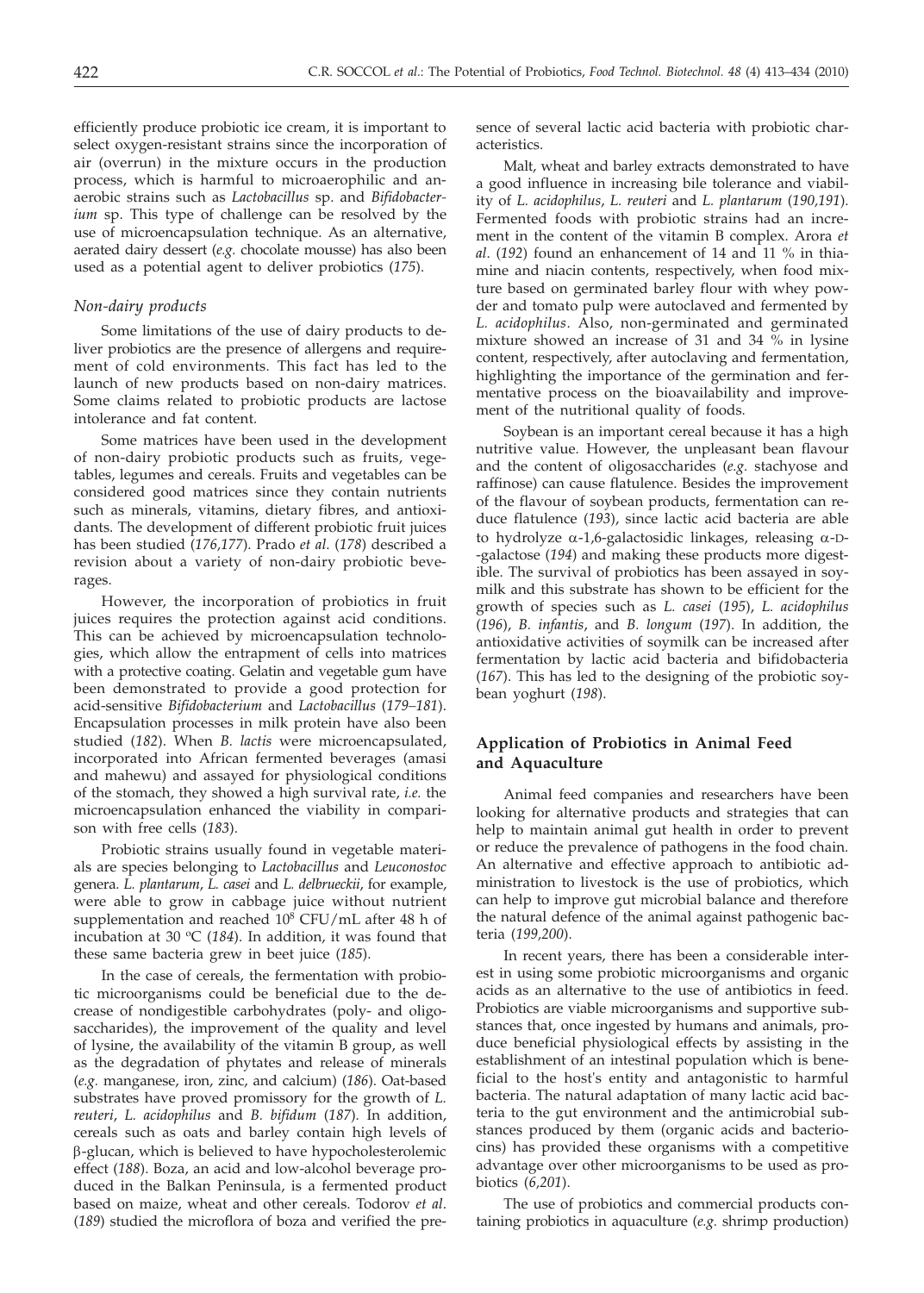has shown similar results compared to the antimicrobials currently used (*202*). It could be an interesting alternative to overcome the problem of antibiotic resistance.

Multiple ways exist in which probiotics could be beneficial and these could act either singly or in combination forming a single probiotic. These include inhibition of a pathogen *via* production of antagonistic compounds, competition for attachment sites, competition for nutrients, alteration of enzymatic activity of pathogens, immunostimulatory functions, and nutritional benefits such as improving feed digestibility and feed utilization (*203–205*). It is often reported that a probiotic must be adherent and colonize within the gastrointestinal tract, it must replicate to high numbers, it must produce antimicrobial substances, and it must withstand the acidic environment of the gastrointestinal tract (*2,206–208*).

Verschuere *et al.* (*209*) suggested a new definition of a probiotic for aquatic environments: 'a live microbial adjunct which has a beneficial effect on the host by modifying the host-associated or ambient microbial community, by ensuring improved use of the feed or enhancing its nutritional value, by enhancing the host's response towards disease, or by improving the quality of its ambient environment', or that 'a probiotic is an entire microorganism or its components that are beneficial to the health of the host' (*210*). Table 3 (*202,211–226*) presents the application of probiotic strains in animal nutrition, during feed processing and aquaculture.

# **Probiotics and Prebiotics**

In a recent review, Ranadheera *et al.* (*227*) reported that food substrate/diet is considered as one of the major factors in regulating colonization of microorganisms in the gastrointestinal tract. Food helps to buffer the bacteria through the stomach and may contain other functional ingredients that could interact with probiotics to alter their functionality. Colonic foods, which encourage the growth of favourable bacteria, are referred to as prebiotics. Oligosaccharides such as lactulose, galactooligo-

Table 3. Application and effects of probiotics in animal feed and aquaculture

| Probiotic strain                                                                      | Application             | Probiotic effects                                                                                                                                                                                                        | Ref.        |
|---------------------------------------------------------------------------------------|-------------------------|--------------------------------------------------------------------------------------------------------------------------------------------------------------------------------------------------------------------------|-------------|
| Bacillus subtilis,<br>shrimp<br>Bacillus licheniformis<br>production                  |                         | reduce stress, improve health, the quality of water, clean effluent water,<br>control pathogenic bacteria and their virulence, stimulate the immune<br>system, improve gut flora, substitute antibiotics, improve growth |             |
| Bacillus spp. and<br>yeasts                                                           | mollusc<br>production   | minimize diseases caused<br>by Vibrio spp. and Aeromonas spp., which results in mollusc mortality                                                                                                                        | 212         |
| Clostridium spp.                                                                      | freshwater<br>fish feed | produces digestive enzymes, which facilitate feed utilization and<br>digestion, antibacterial activity against pathogenic microorganisms                                                                                 | 213         |
| Bacillus spp.,<br>Saccharomyces cerevisiae                                            | aquaculture             | improve water quality and interaction with phytoplankton, possess<br>adhesion abilities, produce bacteriocins, provide immunostimulation                                                                                 | 209         |
| Bacillus spp.,<br>S. cerevisiae                                                       | aquaculture             | stimulate the growth of microalgae that produce organic extracts capable<br>of inhibiting pathogens and vibrios, then some microalgae species produce<br>the antibiotic thiotropocin against some pathogens              | 214,<br>215 |
| S. cerevisiae                                                                         | aquaculture             | immunostimulatory activity, produces inhibitory substances against<br>pathogens                                                                                                                                          | 209         |
| Bifidobacterium longum,<br>L. plantarum                                               | chicken feed            | produce antimicrobial substances against pathogens such as <i>Campylobacter</i>                                                                                                                                          | 216         |
| Pediococcus acidilactici,<br>Lactococcus lactis,<br>L. casei,<br>Enterococcus faecium | weaned piglet           | stimulate animal growth, reduce coliform counts by the production of<br>antimicrobial metabolites                                                                                                                        | 217         |
| S. cerevisiae                                                                         | lactating<br>ruminants  | facilitates increased mobilization of body reserves, increases milk fatty<br>acid production                                                                                                                             | 218         |
| S. cerevisiae                                                                         | camel feed              | increases total mass gain and improves feed utilization                                                                                                                                                                  | 219         |
| S. cerevisiae                                                                         | buffalo feed            | increases digestion of cellulose                                                                                                                                                                                         | 220         |
| Pediococcus acidilactici                                                              | broiler chickens        | improves performance, reduces serum cholesterol                                                                                                                                                                          | 221         |
| Lactobacillus.<br>Bifidobacterium,<br>Streptococcus,<br>Enterococcus ssp.             | layer hens              | reduces mortality                                                                                                                                                                                                        | 222         |
| L. sporogenes                                                                         | broiler chickens        | reduces serum total cholesterol and triglycerides                                                                                                                                                                        | 223         |
| Lactobacillus ssp.                                                                    | chicken feed            | immunomodulating properties                                                                                                                                                                                              | 224         |
| Lactobacillus spp.,<br>Bacillus spp.                                                  | poultry feed            | reduces zoonosis in poultry meat                                                                                                                                                                                         | 216         |
| L. reuteri LPB P01-001                                                                | swine feed              | mass gain, antimicrobial activity against E. coli and S. aureus                                                                                                                                                          | 225         |
| Enterococcus faecalis,<br>E. faecium                                                  | canine feed             | bacteriocin-like inhibitory substances, antimicrobial activity against<br>Gram(+) bacteria, colonize transiently                                                                                                         | 226         |
|                                                                                       |                         |                                                                                                                                                                                                                          |             |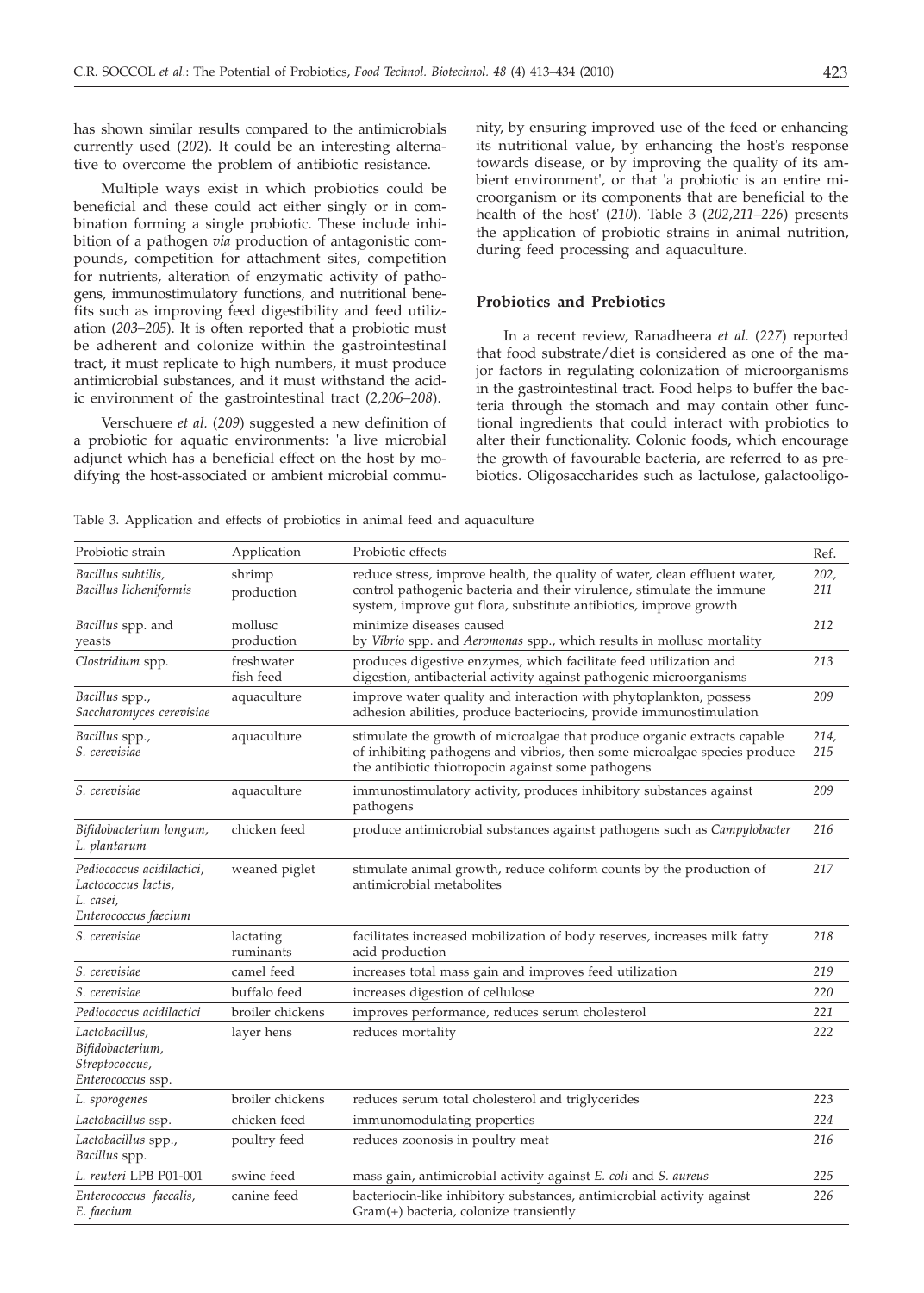saccharides, inulin, fructooligosaccharides, and other food carbohydrates are some of the well known examples of prebiotics. There is an obvious potential for a synergetic effect when combining probiotics and prebiotics appropriately, because prebiotics promote the growth and activities of probiotics. By increasing the amount of prebiotics in the diet, it is possible to increase and maintain healthy bacterial gut flora in the host (*228,229*). Ingredients in certain food products may naturally contain prebiotics, which help to improve the functional efficacy of probiotics. Many other foods such as dairy and meat products, cereals, beverages and infant formulas can be fortified with prebiotics during manufacturing process to increase probiotic efficacy (*230*). In addition, a number of other suitable food components including non- -specific substrates, plants and their extracts, metabolites of microorganisms and polyunsaturated fatty acids may also be important in probiotic efficacy (*231*).

# **The Technology of Probiotics**

Probiotics are certainly very sensitive to many environmental stresses, such as acidity, oxygen and heat. Before a probiotic can benefit human health, it must fulfill several criteria related to the safety and stability (activity and viability in products; adherence; invasive potential; resistance to low pH, gastric juice, bile acid and pancreatic juice; colonisation/survival *in vivo*) and functional and physiological aspects (adherence to intestinal ephitelium/tissue/virulence, antagonism to pathogenes, antimicrobial activity, stimulation/supression of immune response, selective stimulation of beneficial bacteria and clinical side effects in voluteers/patients). The viability of probiotics is a key parameter for developing probiotic foods. Several factors shown in Fig. 1 affect the viability of probiotic bacteria until they reach the target site of the host (*232*).

A strain is commercially demanded for its tecnological and health properties. Consequently, the search for new technologies that enable high cell yield at large scale and ensure probiotic stability in food remains strong, because many strains of intestinal origin are difficult to propagate and they must survive for economic and health reasons. In addition, more efficient technologies could lead to greater product efficacy and strain diversification.

Some authors have presented developments in fermentation technologies for producing probiotic bacteria as well potential new approaches for enhancing the performance of these organisms during fermentation, downstream processing, and utilization in commercial products, and for improving functionality in the gut (*232–234*).

Until now, very few data have been reported on continuous fermentations with probiotics, although this approach could provide benefits, as recently reviewed by Doleyres and Lacroix (*233*) for bifidobacteria. However, continuous fermentations can be more difficult to operate under industrial conditions, because they are highly susceptible to contamination and cell characteristics can be lost over time. This technology is worth investigating and could be used to produce cells with different physiologies and to apply various stresses under well-controlled conditions (*232*).

Membrane systems with continuous feeding of fresh medium where cells are retained in the bioreactor by an ultrafiltration or microfiltration membrane are also an interesting technological possibility. In this case, small molecules diffuse through the pores of the membrane according to their size. Therefore, inhibitory metabolic products are eliminated from the permeate and cells are concentrated on the retentate side. The concentrated cell fraction can be harvested batch-wise or continuously with no, or minimal additional downstream treatment for cell concentration before freezing or freeze drying.



**Fig. 1.** Factors influencing the stability of probiotics during processing steps (adapted from Lacroix and Yildirim (*232*))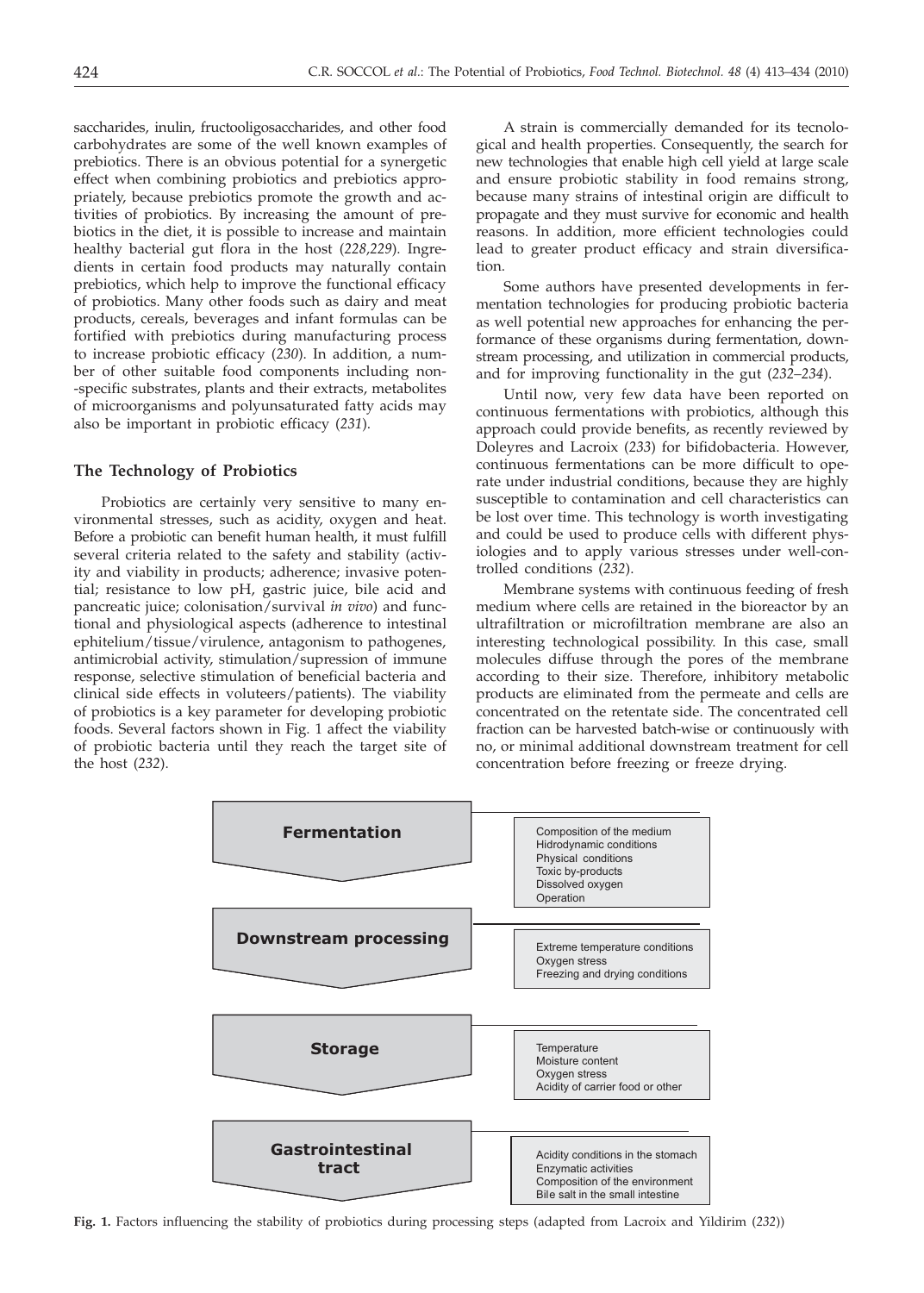Different approaches that increase the resistance of these sensitive microorganisms against adverse conditions have been proposed, including appropriate selection of acid- and bile-resistant strains, use of oxygen-impermeable containers, two-step fermentation, stress adaptation, incorporation of micronutrients such as peptides and amino acids, and microencapsulation (*2*). Lacroix and Yildirim (*232*) reported that cell immobilization can be used to perform high cell density fermentations for both cell and metabolite production.

Microencapsulation is defined as a technology of packaging solids, liquids or gaseous materials in miniature, sealed capsules that can release their contents at controlled rates under the influences of specific conditions (*235–237*). A microcapsule consists of a semipermeable, spherical, thin, and strong membrane surrounding a solid/liquid core, with a diameter varying from a few microns to 1 mm (*238*). Encapsulation in hydrocolloid beads entraps or immobilizes the cells within the bead matrix, which in turn provides protection in such an environment (*239*). There are several techniques such as spray drying, freeze drying, fluidized bed drying for encapsulating the cultures and converting them into a concentrated powdered form. However, the bacteria encapsulated by these techniques are completely released in the product. In this case, the cultures are not protected from the product environment or during the passage through the stomach or intestinal tract (*240*).

Food-grade polymers such as alginate, chitosan, carboxymethyl cellulose (CMC), carrageenan, gelatin and pectin are mainly applied, using various microencapsulation technologies (*238*). The most widely used encapsulating material is alginate, a linear heteropolysaccharide of D-mannuronic and L-guluronic acids extracted from various species of algae (*241*). Alginate beads can be formed by both extrusion and emulsion methods (*238*). The use of alginate is favoured because of its low cost, simplicity, and biocompatibility (*242–244*). Other materials used with the emulsion technique which avoid the release of the cultures in the food product are a mixture of k-carrageenan and locust bean gum (*245–247*), cellulose acetate phthalate (*248*), chitosan (*249*), and gelatine (*239–250*).

Several factors, such as the capsule size (*181*), the method of microencapsulation (*251*), the coating of the capsules (*252*), the technological properties of probiotic strains with regard to processing and heat stability, the resistance of probiotic strains to the acidic conditions present in the gut, and the presumed synergistic effects of pro- and prebiotics by combining them in a single product, have been observed to strongly influence the viability of the probiotic cultures and, as a result, further research is still needed in this area.

Microcapsules and microspheres can be engineered to gradually release active ingredients (*239*). A microcapsule may be opened by many different means, including fracture by heat, solvation, diffusion, and pressure (*253*). A coating may also be designed to open in the specific areas of the body. A microcapsule containing acid-labile core materials that will be consumed by gastrointestinal fluids must not be fractured until after it passes through the stomach. A coating must therefore be used that is able to withstand acidic conditions in the

stomach and allows active ingredients to pass through the stomach (*237,254*).

Several advantages of entrapped-cell over free-cell fermentations have been demonstrated: high cell densities, reuse of biocatalysts, improved resistance to contamination and bacteriophage attack, enhancement of plasmid stability, prevention from washing-out during continuous cultures, and the physical and chemical protection of cells (*234*). Table 4 (*179–181,238,248,250–252, 255–281*) presents some applications and properties of immobilized probiotic cells.

Reliable and convenient biomarkers need to be developed for process monitoring and product assessment. In this regard, the 'omics' technnologies could be particularly useful for identifying such functionality-relevant biomarkers. These approaches could also help to identify the mechanisms for cell fitness and stress adaptation, which will be needed to develop more generic and science-based technologies for the production of sensitive probiotics. This fact would surely enlarge the range of commercial probiotics and product applications. Moreover, these tools might facilitate screening approaches to identify new probiotic strains that combine suitable technological and functional qualities (*232*).

#### **New Trends in Probiotic Products and Processing**

In general, consumer's understanding of the potential benefits of foods containing viable bacteria/probiotics is poor, particularly in the countries without a tradition of cultured/sour dairy products. There are many barriers to communicating messages about probiotics and the role of diet in the gut flora modulation. However, in the countries where there have been well planned educational programmes among consumers and health professionals, the degree of awareness has increased (*282,283*). In the future, health claims may help inform consumers of the potential benefits, but it is crucial that appropriate communication guidelines are adhered to and that all claims are scientifically substantiated (*14*).

As it was presented by Reid (*11*), the number of scientific publications on probiotics has doubled in the past three years and this recent interest (*284*) has been further stimulated by several factors: (*i*) exciting scientific and clinical findings using well documented probiotic organisms; (*ii*) concerns over limitations and side effects of pharmaceutical agents; and (*iii*) consumer's demand for natural products. The key to the future of probiotics will be the establishment of a consensus on product regulation, including enforcement of guidelines and standards, appropriate clinical studies that define strengths and limitations of products, and basic science studies that uncover the mechanisms of action of strains. Besides, the molecular elucidation of the probiotic actions *in vivo* will help to identify true probiotics and select the most suitable ones for the prevention and/or treatment of a certain illness (*82*). In fact, not only new probiotic food must be developed, but the study and development of new medications to combat diseases should be continously performed.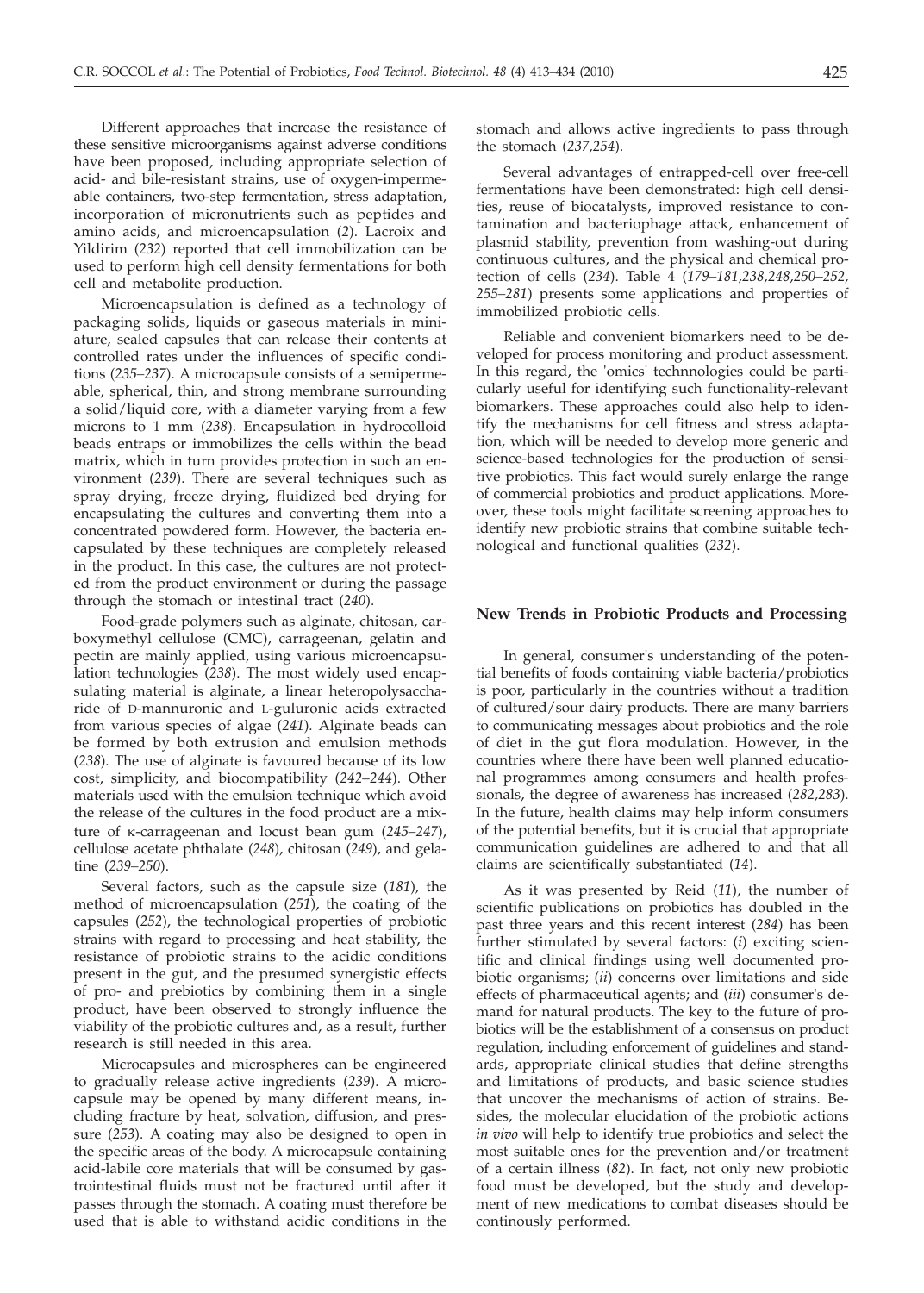| Bacteria                               | Polymer                                                    | Microencapsulation technology    | Functionality              | Ref.        |
|----------------------------------------|------------------------------------------------------------|----------------------------------|----------------------------|-------------|
| Bifidobacterium                        | alginate/glycerol                                          | gel beads                        | biomass production         | 255         |
| Bifidobacterium                        | carrageenan/locust bean gum                                | gel beads                        |                            | 256,257     |
| Bifidobacterium                        | alginate/chitosan                                          | gel beads                        | acid/storage stable        | 258         |
| Bifidobacterium                        | alginate/pectin/whey protein                               | gel beads                        | acid/storage stable        | 259         |
| Bifidobacterium                        | resistant starch                                           | gel beads                        | acid/storage stable        | 260         |
| Bifidobacterium                        | waxy maize starch                                          | gel beads/emulsification         | acid/storage stable        | 180         |
| Bifidobacterium                        | alginate/starch                                            | acid/storage stable<br>gel beads |                            | 179,261     |
| Bifidobacterium                        | modified waxy maize starch                                 | spray-dried powder               |                            |             |
| B. bifidum                             | alginate                                                   | gel beads                        | acid/thermo/storage stable | 252         |
| B. bifidum                             | κ-carrageenan                                              |                                  | freeze-dried powder        |             |
| B. breve                               | alginate microspheres                                      | acid stable<br>emulsification    |                            | 263         |
| B. breve                               | powder of freeze-dried culture                             | micronization                    | thermo/storage stable      | 264         |
| B. longum                              |                                                            |                                  |                            |             |
| <b>B.</b> infantis                     | gellan gum and xanthan gum                                 | gel beads                        | acid/storage stable        |             |
| B. lactis                              | alginate                                                   | gel beads/extrusion              | acid/bile salt stable      | 263         |
| B. lactis (Bb-12)                      | cellulose acetate phthalate                                | gel beads                        |                            | 266         |
| B. longum                              | whey protein                                               | micronization                    | acid stable                | 251,264,267 |
| B. longum                              | K-carrageenan                                              | gel beads/emulsion               |                            | 268,269     |
| B. longum                              | κ-carrageenan/locust bean gum                              | gel beads/emulsion               |                            | 270         |
| B. longum                              | alginate                                                   | gel beads/extrusion              |                            | 276         |
| B. pseudolongum                        | cellulose acetate phtalate                                 | gel beads                        | acid and bile salt stable  | 271         |
| Lactobacillus                          | carrageenan                                                | gel beads                        | biomass production         | 248         |
|                                        | alginate                                                   | gel beads                        | acid stable                | 181         |
|                                        | alginate/starch                                            | gel beads                        | acid/storage stable        | 179,261     |
|                                        | carrageenan/locust bean gum                                | gel beads                        |                            | 238         |
| L. acidophilus                         | alginate                                                   | direct compression               | acid stable                | 272         |
| L. acidophilus LA14 and B. lactis BI07 | alginate/xanthan gum                                       | acid/storage stable<br>gel beads |                            | 273         |
| L. acidophilus (La-05)                 | cellulose acetate phthalate                                | gel beads                        | acid/bile salt stable      | 266         |
| L. acidophilus                         | alginate                                                   | gel beads                        | acid/thermo/storage stable | 274         |
| L. acidophilus                         | powder of freeze-dried culture                             | micronization                    | thermo/storage stable      | 264         |
| L. rhamnosus                           | alginate                                                   | gel beads                        | acid/storage stable        | 275         |
| L. bulgaricus                          | carrageenan/locust bean gum                                | gel beads                        | biomass production         | 276         |
| L. casei                               | carrageenan/locust bean gum                                | emulsification                   | acid stable                | 269         |
| L. casei                               | alginate                                                   | gel beads                        | acid stable                | 277         |
| L. delbrueckii                         | alginate/sodium lauryl sulphate                            | gel beads                        | biomass production         | 278         |
| L. lactis                              | gelatin/toluene-2,4-diisocyanate                           | gel beads                        | biomass production         | 250         |
| L. reuteri                             | Ca-alginate and k-carrageenan                              | gel beads                        | storage                    | 279         |
| P. acidilactici                        | corn and olive oil microcapsules<br>emulsified by peptides | emulsification                   | acid/storage stable        | 280         |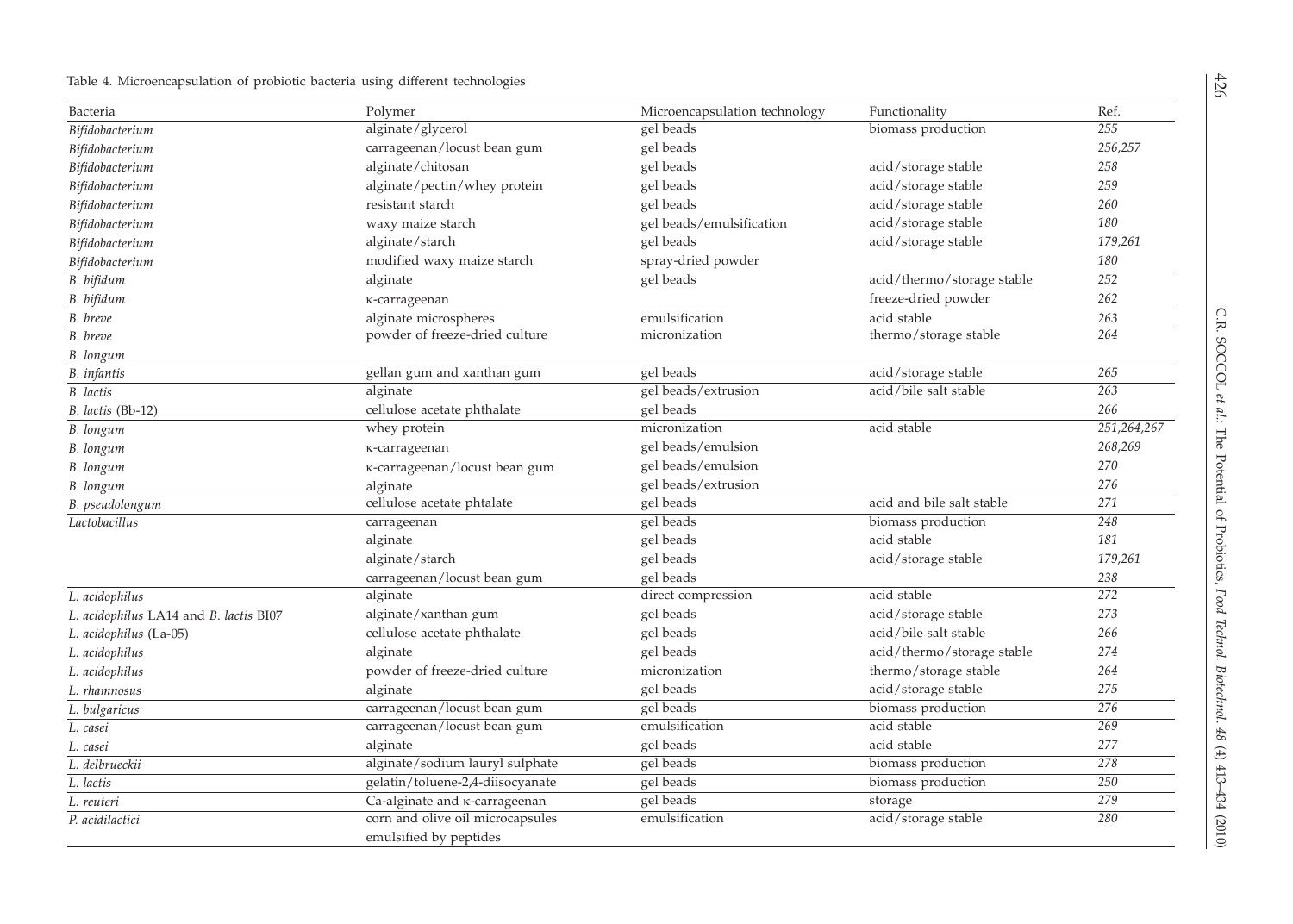#### **Conclusions**

Probiotics have been extensively studied and explored commercially in many different products in the world. Recent studies have suggested that probiotics have demonstrated beneficial effects to human and animal health. Much of the clinical probiotic research has been aimed at infantile, antibiotic-related and traveller's diarrhoea. The non-pathogenic organisms used as probiotics consist of a wide variety of species and subspecies, and the ability to adhere, colonise and modulate the human gastrointestinal system is not a universal property. *Lactobacillus* and *Bifidobacterium* are the main probiotic groups; however, there are reports on the probiotic potential of yeasts. Some of the identified probiotic strains exhibit anti-inflammatory, anti-allergic and other important properties. Besides, the consumption of dairy and non- -dairy products stimulates the immunity in different ways. Future research must investigate the mechanisms by which gut microflora interacts with the intestinal epithelium in health and disease. With this knowledge, optimal probiotic strains can be developed. The viability of probiotics is a key parameter for developing probiotic food products. New technologies have been developed to enable high cell yield at large scale and ensure probiotic stability for a long period in food. Various food matrices, dairy and non-dairy, have been used with probiotics and were briefly documented. With different technologies, such as microencapsulation, cell immobilization and continuous fermentation, the probiotics will become an important and viable ingredient in the functional foods, expanding the probiotic application outside the pharmaceutical and supplement industries.

# *Acknowledgements*

The authors would like to thank the Institutes of Science and Research in Brazil: MCT (Science and Technology Ministry), CNPq and CAPES for financial support.

# **References**

- *1.* R. Agheyisi, The probiotics market: Ingredients, supplements, foods, Report code: FOD035B, BCC Research, Wellesley, MA, USA (2008) (*http://www.bccresearch.com/report/ FOD035B.html*).
- *2.* M.R. Gismondo, L. Drago, A. Lombardi, Review of probiotics available to modify gastrointestinal flora, *Int. J. Antimicrob. Agents, 12* (1999) 287–292.
- *3.* D.M. Lilly, R.H. Stillwell, Probiotics: Growth-promoting factors produced by microorganisms, *Science, 147* (1965) 747–748.
- *4.* R.B. Parker, Probiotics, the other half of the antibiotic story, *Anim. Nutr. Health, 29* (1974) 4–8.
- *5.* J. Fioramonti, V. Theodorou, L. Bueno, Probiotics: What are they? What are their effects on gut physiology?, *Best Pract. Res. Clin. Gastroenterol. 17* (2003) 711–724.
- *6.* S. Salminen, A. von Wright, L. Morelli, P. Marteau, D. Brassart, W.M. de Vos, R. Fondén, M. Saxelin, K. Collins, G. Mogensen, S.E. Birkeland, T. Mattila-Sandholm, Demonstration of safety of probiotics – A review, *Int. J. Food Microbiol. 44* (1998) 93–106.
- *7.* P.R. Marteau, M. de Vrese, C.J. Cellier, J. Schrezenmeir, Protection from gastrointestinal diseases with the use of probiotics, *Am. J. Clin. Nutr.* (Suppl.)*, 73* (2001) 430–436.
- *8.* W.P. Charteris, P.M. Kelly, L. Morelli, J.K. Collins, Selective detection, enumeration and identification of potentially probiotic *Lactobacillus* and *Bifidobacterium* species in mixed bacterial populations, *Int. J. Food Microbiol. 35* (1997) 1–27.
- *9.* Food and Agriculture Organization/World Health Organization (FAO/WHO), Health and nutritional properties of probiotics in food including powder milk with live lactic acid bacteria, Report of a Joint FAO/WHO Expert Consultation on Evaluation of Health and Nutritional Properties of Probiotics in Food including Powder Milk with Live Lactic Acid Bacteria, Córdoba, Argentina (2001) (*http://www. who.int/foodsafety/publications/fs\_management/en/probiotics.pdf*)*.*
- *10.* G. Reid, M.E. Sanders, H.R. Gaskins, G.R. Gibson, A. Mercenier, R. Rastall *et al.*, New scientific paradigms for probiotics and prebiotics, *J. Clin. Gastroenterol. 37* (2003) 105–118.
- *11.* G. Reid, Safe and efficacious probiotics: What are they?, *Trends Microbiol. 14* (2006) 348–352.
- *12.* R. Havenaar, B. Ten Brink, J.H.J. Huis in't Veld: Selection of Strains for Probiotic Use. In: *Probiotics: The Scientific Basis*, R. Fuller (Ed.), Chapman & Hall, London, UK (1992) pp. 151–170.
- *13.* A. Hosono: Fermented Milk in the Orient. In: *Functions of Fermented Milk*: *Challenges for the Health Sciences*, Y. Nagasawa, A. Hosono (Eds.), Elsevier Applied Science, London, UK (1992) pp. 61–78.
- *14.* C. Shortt, The probiotic century: Historical and current perspectives, *Trends Food Sci. Technol. 10* (1999) 411–417.
- *15.* I.I. Metchnikoff, P. Chalmers Mitchell: *Nature of Man or Studies in Optimistic Philosophy*, Kessinger Publishing, Whitefish, MT, USA (1910).
- *16.* I.I. Metchnikoff: *The Prolongation of Life*: *Optimistic Studies*, Springer Publishing Company, New York, NY, USA (2004).
- *17.* M. Del Piano, L. Morelli, G.P. Strozzi, S. Allesina, M. Barba, F. Deidda *et al.*, Probiotics: From research to consumer, *Dig. Liv. Dis.* (Suppl. 2)*, 38* (2006) 248–255.
- *18.* H. Tissier, The treatment of intestinal infections by the method of transformation of bacterial intestinal flora, *C. R. Soc. Biol. 60* (1906) 359–361 (in French).
- *19.* W.L. Kulp, L.F. Rettger, Comparative study of *Lactobacillus acidophilus* and *Lactobacillus bulgaricus*, *J. Bacteriol*. *9* (1924) 357–395.
- *20.* H. Cheplin, L. Rettger, The therapeutic application of *Lactobacillus acidophilus*, *Abs. Bact. 6* (1922) 24.
- *21. Lactobacillus casei* strain Shirota, Yakult Honsha Co. Ltd, Yakult Central Institute for Microbiological Research, Tokyo, Japan (1998).
- *22.* F. Guarner, J.R. Malagelada, Gut flora in health and disease, *Lancet, 361* (2003) 512–519.
- *23.* N.P. Shah, Functional cultures and health benefits, *Int. Dairy J. 17* (2007) 1262–1277.
- *24.* Food and Agriculture Organization/World Health Organization (FAO/WHO), Guidelines for the evaluation of probiotics in food, Report of a Joint FAO/WHO Working Group on Drafting Guidelines for the Evaluation of Probiotics in Food, London, Ontario, Canada (2002) (*http://ftp.fao.org/es/ esn/food/wgreport2.pdf*)*.*
- *25.* E. Isolauri, S. Salminen, A.C. Ouwehand, Probiotics, *Best Pract. Res. Clin. Gastroenterol. 18* (2004) 299–313.
- *26.* J. Chow, Probiotics and prebiotics: A brief overview, *J. Ren. Nutr. 12* (2002) 76–86.
- *27.* V. Krishnakumar, I.R. Gordon, Probiotics: Challenges and opportunities, *Dairy Ind. Int. 66* (2001) 38–40.
- *28.* F. Holm, Gut health and diet: The benefits of probiotic and prebiotics on human health, *The World of Ingredients*, *2* (2003) 52–55.
- *29.* M.J. Playne, L.E. Bennet, G.W. Smithers, Functional dairy foods and ingredients, *Aust. J. Dairy Technol. 58* (2003) 242–264.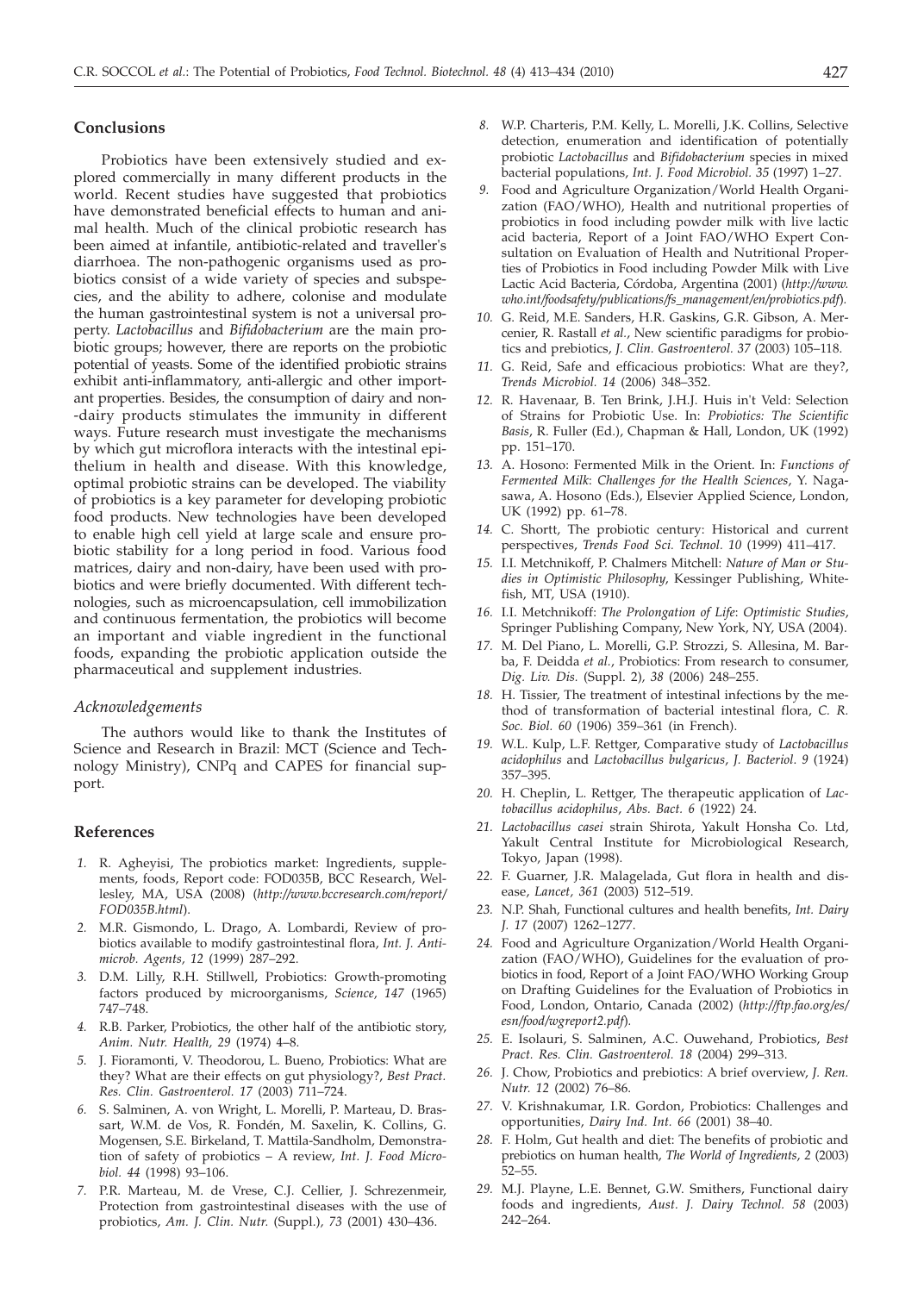- *30.* N.P. Shah, Probiotics and prebiotics, *Agro Food Ind. Hi- -Tech, 15* (2004) 13–16.
- *31.* N. Azuma, K. Yamauchi, T. Mitsuoka, Bifidus growth-promoting activity of a glycomacropeptide derived from human k-casein, *Agr. Biol. Chem. 48* (1984) 2159–2162.
- *32.* A.K. Mitra, H.R. Golam, A double-blind, controlled trial of Bioflorin (*Streptococcus faecium* SF68) in adults with acute diarrhoea due to *Vibrio cholerae* and enterotoxigenic *Escherichia coli*, *Gastroenterology, 99* (1990) 1149–1152.
- *33.* P.J. Oksanen, S. Salminen, M. Saxelin, P. Hämäläinen, A. Ihantola-Vormisto, L. Muurasniemi-Isoviita *et al*., Prevention of traveler's diarrhoea by *Lactobacillus* GG, *Ann. Med. 22* (1990) 53–56.
- *34.* A. Salminen, M. Deighton, Lactic acid bacteria in the gut in normal and disorded states, *Dig. Dis. 10* (1992) 227–238.
- *35.* H.H. Kollaritsch, P. Kremsner, G. Wiedermann, O. Scheiner, Prevention of traveller's diarrhoea: Comparison of different non-antibiotic preparations, *Travel Med. Int.* (1989) 9–17.
- *36.* H.H. Kollaritsch, G. Wiedermann, Traveler's diarrhoea among Austrian tourists: Epidemiology, clinical features and attempts at non antibiotic prophylaxis, *Proceedings of the Second International Conference on Tourist Health,* W. Pasini (Ed.), WHO, Rimini, Italy (1990) pp. 74–82.
- *37.* G. Cetina-Sauri, G.S. Basto, Therapeutic evaluation of *Saccharomyces boulardii* in children suffering diarrhoea, *Ann. Pediatr.* (Paris), *41* (1994) 397–400 (in French).
- *38.* D.U. Hotcher, W. Chase, G. Hagenhoff, *Saccharomyces boulardii* in acute adult diarrhoea. Efficacy and tolerability of treatment, *Münch. Med. Wschr. 132* (1990) 188–192.
- *39.* S. Elo, M. Saxelin, S. Salminen, Attachment of *Lactobacillus casei* strain GG to human colon carcinoma cell line Caco-2: Comparison with other dairy strains, *Lett. Appl. Microbiol. 13* (1991) 154–156.
- *40.* M.H. Coconnier, T.R. Klaenhammer, S. Kernéis, M.F. Bernet, A.L. Servin, Protein-mediated adhesion of *Lactobacillus acidophilus* BG2FO4 on human enterocyte and mucus-secreting cell lines in culture, *Appl. Environ. Microbiol. 58* (1992) 2034–2039.
- *41.* M.F. Bernet, D. Brassart, J.R. Neeser, A.L. Servin, Adhesion of human bifidobacterial strains to cultured human intestinal epithelial cells and inhibition of enteropathogen-cell interactions, *Appl. Environ. Microbiol. 59* (1993) 4121–4128.
- *42.* P.L. Conway, S.L. Gorbach, B.R. Goldin, Survival of lactic acid bacteria in the human stomach and adhesion to intestinal cells, *J. Dairy Sci. 70* (1987) 1–12.
- *43.* P. Pochart, P. Marteau, Y. Bouhnik, I. Goderel, P. Bourlioux, J.C. Rambaud, Survival of bifidobacteria ingested *via* fermented milk during their passage through the human small intestine: An *in vivo* study using intestinal perfusion, *Am. J. Clin. Nutr. 55* (1992) 78–80.
- *44.* B.R. Goldin, S.L. Gorbach, M. Saxelin, S. Barakat, L. Gualtieri, S. Salminen, Survival of *Lactobacillus* species (strain GG) in human gastrointestinal tract, *Dig. Dis. Sci. 37* (1992) 121–128.
- *45.* M.J. Kullen, M.M. Amann, M.J. O'Shaughnessy, D.J. O'Sullivan, F.F. Busta, L.J. Brady, Differentiation of ingested and endogenous bifidobacteria by DNA fingerprinting demonstrates the survival of an unmodified strain in the gastrointestinal tract of humans, *J. Nutr. 127* (1997) 89–94.
- *46.* B. Sgorbati, B. Biavati, D. Palenzona: The Genus *Bifidobacterium*. In: *The Lactic Acid Bacteria, Vol. 2*, B.J.B. Wood, W.H. Holzapfel (Eds.), Chapman and Hall, London, UK (1995) pp. 279–306.
- *47.* A.M.P. Gomes, F.X. Malcata, *Bifidobacterium* spp. and *Lactobacillus acidophilus*: Biological, biochemical, technological and therapeutical properties relevant for use as probiotics, *Trends Food Sci. Technol. 10* (1999) 139–157.
- *48.* S.M. Finegold, V.L. Sutter, G.E. Mathisen: Normal Indigenous Intestinal Flora. In: *Human Intestinal Microflora in Health and Disease*, D.J. Hentges (Ed.), Academic Press, New York, NY, USA (1983) pp. 3–31.
- *49.* W.P. Hammes, R.F. Vogel: The Genus *Lactobacillus*. In: *The Lactic Acid Bacteria, Vol. 2*, B.J.B. Wood, W.H. Holzapfel (Eds.), Chapman and Hall, London, UK (1995) pp. 19–54.
- *50.* S. Salminen, E. Isolauri, E. Salminen, Clinical uses of probiotics for stabilizing the gut mucosal barrier: Successful strains and future challenges, *Antonie van Leeuwenhoek, 70* (1996) 347–358.
- *51.* S.M. Cutting, *Bacillus* probiotics, *Food Microbiol.* (in press).
- *52.* T.M. Barbosa, C.R. Serra, R.M. La Ragione, M.J. Woodward, A.O. Henriques, Screening for *Bacillus* isolates in the broiler gastrointestinal tract, *Appl. Environ. Microbiol. 71* (2005) 968–978.
- *53.* F. Coppi, M. Ruoppolo, A. Mandressi, C. Bellorofonte, G. Gonnella, A. Trinchieri, Results of treatment with *Bacillus subtilis* spores (Enterogermina) after antibiotic therapy in 95 patients with infection calculosis, *Chemioterapia, 4* (1985) 467–470.
- *54.* D.R. Mandel, K. Eichas, J. Holmes, *Bacillus coagulans*: A viable adjunct therapy for relieving symptoms of rheumatoid arthritis according to a randomized, controlled trial, *BMC Complement. Altern. Med. 10* (2010) Article No. 1.
- *55.* T. Hosoi, K. Kiuchi: Production and Probiotic Effects of Natto. In: *Bacterial Spore Formers: Probiotics and Emerging Applications*, E. Ricca, A.O. Henriques, S.M. Cutting (Eds.), Horizon Bioscience, Wymondham, UK (2004) pp. 143–154.
- *56.* H. Sumi, C. Yatagai, H. Wada, E. Yoshida, M. Maruyama, Effect of *Bacillus* natto-fermented product (BIOZYME) on blood alcohol, aldehyde concentrations after whisky drinking in human volunteers, and acute toxicity of acetaldehyde in mice, *Arukoru Kenkyuto Yakubutsu Ison*, *30* (1995) 69–79.
- *57.* R. Fuller, Probiotics in human medicine, *Gut, 32* (1991) 439–442.
- *58.* R.M. La Ragione, G. Casula, S.M. Cutting, S.M. Woodward, *Bacillus subtilis* spores competitively exclude *Escherichia coli* 070:K80 in poultry, *Vet. Microbiol. 79* (2001) 133–142.
- *59.* B. Vaseeharan, P. Ramasamy, Control of pathogenic *Vibrio* spp. by *Bacillus subtilis* BT23, a possible probiotic treatment for black tiger shrimp *Penaeus monodon, Lett. Appl. Microbiol. 36* (2003) 83–87.
- *60.* S.M. Fox, Probiotics: Intestinal inoculants for production animals, *Vet. Med. 83* (1988) 806–830.
- *61.* O.B. Maia, R. Duarte, A.M. Silva, D.C. Cara, J.R. Nicoli, Evaluation of the components of a commercial probiotic in gnotobiotic mice experimentally challenged with *Salmonella enterica* subsp. *enterica* ser. Typhimurium, *Vet. Microbiol. 79* (2001) 183–189.
- *62.* L. Agerholm-Larsen, M.L. Bell, G.K. Grunwald, A. Astrup, The effect of a probiotic milk product on plasma cholesterol: A meta-analysis of short-term intervention studies, *Eur. J. Clin. Nutr. 54* (2000) 856–860.
- *63.* C. Wendt, B. Wiesenthal, E. Dietz, H. Rüden, Survival of vancomycin-resistant and vancomycin-susceptible enterococci on dry surfaces, *J. Clin. Microbiol. 36* (1998) 3734– 3736.
- *64.* M. Lara-Flores, M.A. Olvera-Novoa, B.E. Guzmán-Méndez, W. López-Madrid, Use of the bacteria *Streptococcus faecium* and *Lactobacillus acidophilus*, and the yeast *Saccharomyces cerevisiae* as growth promoters in Nile tilapia (*Oreochromis niloticus*), *Aquaculture, 216* (2003) 193–201.
- *65.* A. van der Aa Kühle, K. Skovgaard, L. Jespersen, *In vitro* screening of probiotic properties of *Saccharomyces cerevisiae* var. *boulardii* and food-borne *Saccharomyces cerevisiae* strains, *Int. J. Food Microbiol. 101* (2005) 29–39.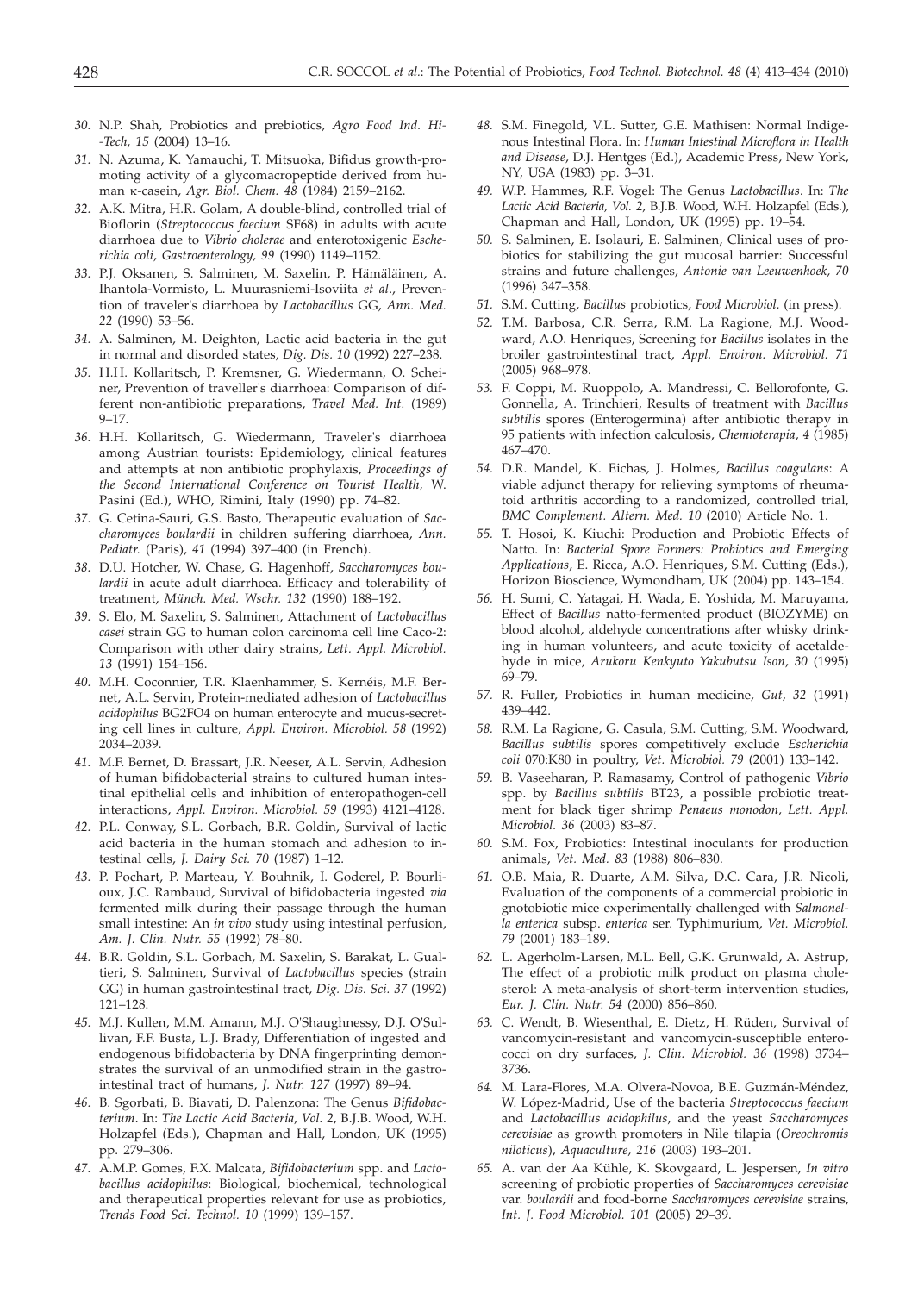- *66.* P. Marteau, Safety aspects of probiotic products, *Scand. J. Nutr./Näringsforskning, 45* (2001) 22–30.
- *67.* P. Marteau, P. Seksik, Tolerance of probiotics and prebiotics, *J. Clin. Gastroenterol. 38* (2004) 67–69.
- *68.* S.P. Borriello, W.P. Hammes, W. Holzapfel, P. Marteau, J. Schrezenmeir, M. Vaara, V. Valtonen, Safety of probiotics that contain lactobacilli or bifidobacteria, *Clin. Infect. Dis. 36* (2003) 775–780.
- *69.* N. Ishibashi, S. Yamazaki, Probiotics and safety, *Am. J. Clin. Nutr.* (Suppl.), *73* (2001) 465–470.
- *70.* M. Cohendy, Assays of microbial acclimation in intestinal cavity, *C. R. Soc. Biol. 60* (1906) 364 (in French).
- *71.* F. Gasser, Safety of lactic acid bacteria and their ocurrence in human clinical infections, *Bull. Inst. Pasteur, 92* (1994) 45–67.
- *72.* M. Aguirre, M.D. Collins, Lactic acid bacteria and human clinical infection, *J. Appl. Microbiol. 75* (1993) 95–107.
- *73.* M. Saxelin, N.H. Chuang, B. Chassy, H. Rautelin, P.H. Mäkelä, S. Salminen, S.L. Gorbach, Lactobacilli and bacteremia in Southern Finland 1989–1992, *Clin. Infect. Dis. 22* (1996) 564–566.
- *74.* M.R. Adams, P. Marteau, On the safety of lactic acid bacteria from food, *Int. J. Food Microbiol. 27* (1995) 263–264.
- *75.* B. Spanggaard, I. Huber, J. Nielsen, T. Nielsen, K.F. Appel, L. Gram, The microflora of rainbow trout intestine: A comparison of traditional and molecular identification, *Aquaculture, 182* (2000) 1–15.
- *76.* P.S. Langendijk, F. Schut, G.J. Jansen, G.C. Raangs, G.R. Kamphis, M.H. Wilkinson, G.W. Welling, Quantitative fluorescence *in situ* hybridization of *Bifidobacterium* spp. with genus-specific 16S rRNA-targeted probes and its application in fecal samples, *Appl. Environ. Microbiol*. *61* (1995) 3069–3075.
- *77.* M. Kalliomaki, P. Kirjavainen, E. Eerola, P. Kero, S. Salminen, E. Isolauri, Distinct patterns of neonatal gut microflora in infants in whom atopy was and was not developed, *J. Allergy Clin. Immunol*. *107* (2001) 129–134.
- *78.* G.J. Jansen, A.C.M. Wildeboer-Veloo, R.H.J. Tonk, A.H. Franks, G.W. Welling, Development and validation of an automated, microscopy-based method for enumeration of groups of intestinal bacteria, *J. Microbiol. Methods, 37* (1999) 215–221.
- *79.* C. Bunthof, T. Abee, Development of a flow cytometric method to analyze subpopulations of bacteria in probiotic products and dairy starters, *Appl. Environ. Microbiol*. *68* (2002) 2934–2942.
- *80.* E.J. Vollaard, H.A.L. Clasener, Colonization resistance, *Antimicrob. Agents Chemother. 38* (1994) 409–414.
- *81.* E. Nurmi, L. Nuotio, C. Schneitz, The competitive exclusion concept: Development and future, *Int. J. Food. Microbiol. 15* (1992) 237–240.
- *82.* T.A. Oelschlaeger, Mechanisms of probiotic actions A review, *Int. J. Med. Microbiol. 300* (2010) 57–62.
- *83.* A. Lourens-Hattingh, B.C. Viljoen, Yogurt as probiotic carrier food, *Int. Dairy J. 11* (2001) 1–17.
- *84.* J. Dekker, M. Collett, J. Prasad, P. Gopal: Functionality of Probiotics. Potential for Product Development. In: *Nutrigenomics. Opportunities in Asia, Vol. 60*, E.S. Tai, P.J. Gillies (Eds.), Karger, Basel, Switzerland (2007) pp. 196–208.
- *85.* P. Gopal, J. Dekker, J. Prasad, C. Pillidge, M.L. Delabre, M. Collett, Development and commercialisation of Fonterra's probiotic strains, *Aust. J. Dairy Technol. 60* (2005) 173–182.
- *86.* A.C. Ouwehand, S. Philipp, *Bifidobacterium lactis* HN019; The good taste of health, *Agro Food Ind. Hi-Tech, 15* (2004) 10–12.
- *87.* M.E. Sanders, Summary of probiotic activities of *Bifidobacterium lactis* HN019, *J. Clin. Gastroenterol. 40* (2006) 776–783.
- *88.* A.C. Ouwehand, S. Lahtinen, P. Nurminen: *Lactobacillus rhamnosus* HN001 and *Bifidobacterium lactis* HN019. In: *Handbook of Probiotics and Prebiotics*, Y.K. Lee, S. Salminen (Eds.), John Wiley & Sons, Hoboken, NJ, USA (2009) pp. 473–477.
- *89.* H. Yasui, K. Shida, T. Matsuzaki, T. Yokokura, Immunomodulatory function of lactic acid bacteria, *Antonie van Leeuwenhoek, 76* (1999) 383–389.
- *90.* E. Isolauri, Y Sutus, P. Kankaanpää, H. Arvilommi, S. Salminen, Probiotics: Effects on immunity, *Am. J. Clin. Nutr. 73* (2001) 444–450.
- *91.* M. Roller, A.P. Femia, G. Caderni, G. Rechkemmer, B. Watzl, Intestinal immunity of rats with colon cancer is modulated by oligofructose-enriched inulin combined with *Lactobacillus rhamnosus* and *Bifidobacterium lactis*, *Br. J. Nutr. 92* (2004) 931–938.
- *92.* K. Nomoto, Prevention of infections by probiotics, *J. Biosci. Bioeng. 100* (2005) 583–592.
- *93.* C. Maldonado Galdeano, A. de Moreno de LeBlanc, E. Carmuega, R. Weill, G. Perdigón, Mechanisms involved in the immunostimulation by probiotic fermented milk, *J. Dairy Res. 76* (2009) 446–454.
- *94.* M. Medina, E. Izquierdo, S. Ennahar, Y. Sanz, Differential immunomodulatory properties of *Bifidobacterium logum* strains: Relevance to probiotic selection and clinical applications, *Clin. Exp. Immunol. 150* (2007) 531–538.
- *95.* D. Kelly, J.I. Campbell, T.P. King, G. Grant, E.A. Jansson, A.G. Coutts *et al*., Commensal anaerobic gut bacteria attenuate inflammation by regulating nuclear-cytoplasmic shuttling of PPAR-g and RelA, *Nat. Immunol. 5* (2004) 104–112.
- *96.* K. Arunachalam, H.S. Gill, R.K. Chandra, Enhancement of natural immune function by dietary consumption of *Bifidobacterium lactis* (HN019), *Eur. J. Clin. Nutr. 54* (2000) 263– 267.
- *97.* B.L. Chiang, Y.H. Sheih, L.H. Wang, C.K. Liao, H.S. Gill, Enhancing immunity by dietary consumption of a probiotic lactic acid bacterium (*Bifidobacterium lactis* HN019): Optimization and definition of cellular immune responses, *Eur. J. Clin. Nutr. 54* (2000) 849–855.
- *98.* H.S. Gill, K.J. Rutherfurd, J. Prasad, P.K. Gopal, Enhancement of natural and acquired immunity by *Lactobacillus rhamnosus* (HN001), *Lactobacillus acidophilus* (HN017) and *Bifidobacterium lactis* (HN019), *Br. J. Nutr. 83* (2000) 167– 176.
- *99.* Q. Shu, H.S. Gill, A dietary probiotic (*Bifidobacterium lactis* HN019) reduces the severity of *Escherichia coli* O157:H7 infection in mice, *Med. Microbiol. Immunol. 189* (2001) 147– 152.
- *100.* Q. Shu, H. Lin, K.J. Rutherfurd, S.G. Fenwick, J. Prasad, P.K. Gopal, H.S. Gill, Dietary *Bifidobacterium lactis* (HN019) enhances resistance to oral *Salmonella typhimurium* infection in mice, *Microbiol. Immunol. 44* (2000) 213–222.
- *101.* Q. Shu, Q. Freeman, H.S. Gill, Probiotic treatment using *Bifidobacterium lactis* HN019 reduces weanling diarrhoea associated with rotavirus and *Escherichia coli* infection in a piglet model, *J. Pediatr. Gastroenterol. Nutr. 33* (2001) 171– 177.
- *102.* L.V. Hooper, M.H. Wong, A. Thelin, L. Hansson, P.G. Falk, J.I. Gordon, Molecular analysis of commensal host- -microbial relationships in the intestine, *Science, 291* (2001) 881–884.
- *103.* P.M. Sherman, K.C. Johnson-Henry, H.P. Yeung, P.S.C. Ngo, J. Goulet, T.A. Tompkins, Probiotics reduce enterohemorrhagic *Escherichia coli* O157:H7- and enteropathogenic *E. coli* O127:H6-induced changes in polarized T84 epithelial cell monolayers by reducing bacterial adhesion and cytoskeletal rearrangements, *Infect. Immun. 73* (2005) 5183–5188.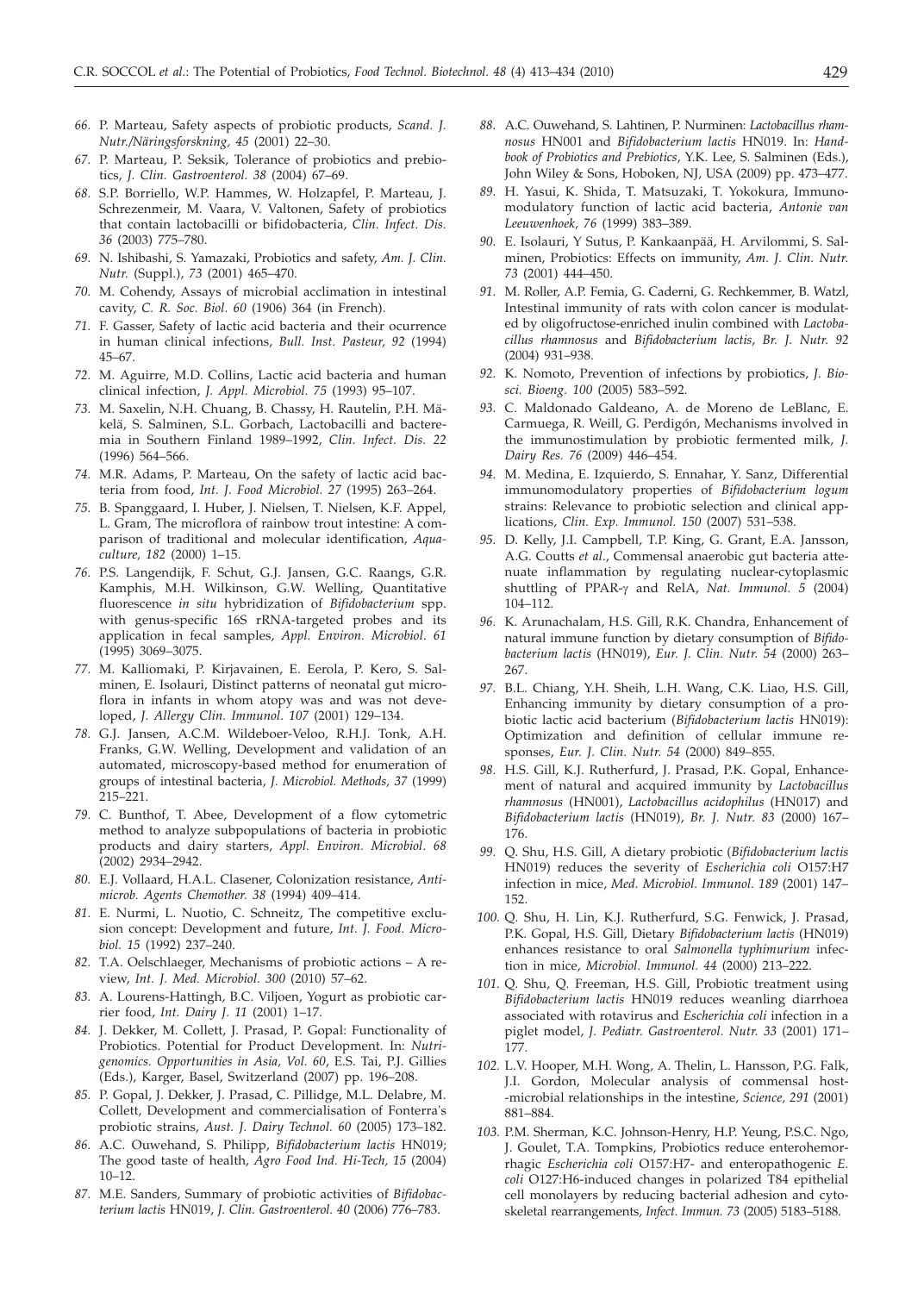- *104.* C.K. Lin, H.C. Tsai, P.P. Lin, H.Y. Tsen, C.C. Tsai, *Lactobacillus acidophilus* LAP5 able to inhibit the *Salmonella choleraesuis* invasion to the human Caco-2 epithelial cell, *Anaerobe, 14* (2008) 251–255.
- *105.* S.N. Ukena, A.M. Westendorf, W. Hansen, M. Rohde, R. Geffers, S. Coldewey *et al.*, The host response to the probiotic *Escherichia coli* strain Nissle 1917: Specific up-regulation of the proinflammatory chemokine MCP-1, *BMC Med. Genet. 6* (2005) Article No. 43.
- *106.* A.A. Zyrek, C. Cichon, S. Helms, C. Enders, U. Sonnenborn, M.A. Schmidt, Molecular mechanisms underlying the probiotic effects of *Escherichia coli* Nissle 1917 involve ZO-2 and PKC $\zeta$  redistribution resulting in tight junction and epithelial barrier repair, *Cell. Microbiol. 9* (2007) 804– 816.
- *107.* C. Forestier, C. De Champs, C. Vatoux, B. Joly, Probiotic activities of *Lactobacillus casei rhamnosus*: *In vitro* adherence to intestinal cells and antimicrobial properties, *Res. Microbiol. 152* (2001) 167–173.
- *108.* M.H. Coconnier, V. Lievin, E. Hemery, A.L. Servin, Antagonistic activity against *Helicobacter* infection *in vitro* and *in vivo* by the human *Lactobacillus acidophilus* strain LB, *Appl. Environ. Microbiol*. *64* (1998) 4573–4580.
- *109.* I. Sakamoto, M. Igarashi, K. Kimura, A. Takagi, T. Miwa, Y. Koga, Suppressive effect of *Lactobacillus gasseri* OLL 2716 (LG21) on *Helicobacter pylori* infection in humans, *J. Antimicrob. Chemother. 47* (2001) 709–710.
- *110.* C.P. Felley, I. Corthésy-Theulaz, J.L. Rivero, P. Sipponen, M. Kaufmann, P. Bauerfeind *et al*., Favourable effect of an acidified milk (LC-1) on *Helicobacter pylori* gastritis in man, *Eur. J. Gastroenterol. Hepatol. 13* (2001) 25–29.
- *111.* A.M. Kabir, Y. Aiba, A. Takagi, S. Kamiya, T. Miwa, Y. Koga, Prevention of *Helicobacter pylori* infection by lactobacilli in a gnotobiotic murine model, *Gut, 41* (1997) 49– 55.
- *112.* P. Gionchetti, F. Rizzello, A. Venturi, P. Brigidi, D. Matteuzzi, G. Bazzocchi *et al*., Oral bacteriotherapy as maintenance treatment in patients with chronic pouchitis: A double-blind, placebo-controlled trial, *Gastroenterology, 119* (2000) 305–309.
- *113.* A. Pronio, C. Montesani, C. Butteroni, S. Vecchione, G. Mumolo, A. Vestri *et al*., Probiotic administration in patients with ileal pouch-anal anastomosis for ulcerative colitis is associated with expansion of mucosal regulatory cells, *Inflamm. Bowel Dis. 14* (2008) 662–668.
- *114.* E.G. Vilela, M. De Lourdes de Abreu Ferrari, H.O. Da Gama Torres, A. Guerra Pinto, A.C. Carneiro Aguirre, F.P.M. Martins *et al*., Influence of *Saccharomyces boulardii* on the intestinal permeability of patients with Crohn's disease in remission, *Scand. J. Gastroenterol. 43* (2008) 842–848.
- *115.* W. Kruis, P. Fric, J. Pokrotnieks, M. Lukás, B. Fixa, M. Kascák *et al.*, Maintaining remission of ulcerative colitis with the probiotic *Escherichia coli* Nissle 1917 is as effective as with standard mesalazine, *Gut, 53* (2004) 1617–1623.
- *116.* J. Henker, S. Müller, M.W. Laass, A. Schreiner, J. Schulze, Probiotic *Escherichia coli* Nissle 1917(EcN) for successful remission maintenance of ulcerative colitis in children and adolescents: An open-label pilot study, *Z. Gastroenterol. 46* (2008) 874–875.
- *117.* M.A. Zocco, L.Z. dal Verme, F. Cremonini, A.C. Piscaglia, E.C. Nista, M. Candelli *et al.*, Efficacy of *Lactobacillus* GG in maintaining remission of ulcerative colitis, *Aliment. Pharmacol. Ther. 23* (2006) 1567–1574.
- *118.* Z. Weizman, G. Asli, A. Alsheikh, Effect of a probiotic infant formula on infections in child care centers: Comparison of two probiotic agents, *Pediatrics, 115* (2005) 5–9.
- *119.* N.S. Nanda Kumar, R. Balamurugan, K. Jayakanthan, A. Pulimood, S. Pugazhendhi, B.S. Ramakrishna, Probiotic

administration alters the gut flora and attenuates colitis in mice administered dextran sodium sulfate, *J. Gastroenterol. Hepatol. 23* (2008) 1834–1839.

- *120.* D. Commane, R. Hughes, C. Shortt, I. Rowland, The potential mechanisms involved in the anti-carcinogenic action of probiotics, *Mutat. Res. 591* (2005) 276–289.
- *121.* M.S. Geier, R.N. Butler, G.S. Howarth, Probiotics, prebiotics and synbiotics: A role in chemoprevention of colorectal cancer?, *Cancer Biol. Ther. 5* (2006) 1265–1269.
- *122.* J.W. Lee, J.G. Shin, E.H. Kim, H.E. Kang, I.B. Yim, J.Y. Kim *et al.*, Immunomodulatory and antitumor effects *in vivo* by the cytoplasmic fraction of *Lactobacillus casei* and *Bifidobacterium longum*, *J. Vet. Sci. 5* (2004) 41–48.
- *123.* T. Hori, J. Kiyoshima, K. Shida, H. Yasui, Effect of intranasal administration of *Lactobacillus casei* Shirota on influenza virus infection of upper respiratory tract in mice, *Clin. Diagn. Lab. Immunol. 8* (2001) 593–597.
- *124.* W. Li, C.B. Li, Lack of inhibitory effects of lactic acid bacteria on 1,2-dimethylhydrazine-induced colon tumours, *World J. Gastroenterol. 9* (2003) 2469–2473.
- *125.* A.P. Femia, C. Luceri, P. Dolara, A. Giannini, A. Biggeri, M. Salvadori *et al*., Antitumorigenic activity of the prebiotic inulin enriched with oligofructose in combination with the probiotics *Lactobacillus rhamnosus* and *Bifidobacterium lactis* on azoxymethane-induced colon carcinogenesis in rats, *Carcinogenesis, 23* (2000) 1953–1960.
- *126.* F. Bolognani, C.J. Rumney, B.L. Pool-Zobel, I.R Rowland, Effect of lactobacilli, bifidobacteria and inulin on the formation of aberrant crypt foci in rats, *Eur. J. Nutr. 40* (2001) 293–300.
- *127.* A. Takagi, T. Matsuzaki, M. Sato, K. Nomoto, M. Morotomi, T. Yokokura, Enhancement of natural killer cell cytotoxicity delayed murine carcinogenesis by a probiotic microorganism, *Carcinogenesis, 22* (2001) 599–605.
- *128.* J.J. Varcoe, G. Krejcarek, F. Busta, L.J. Brady, Prophylactic feeding of *Lactobacillus acidophilus* NCFM to mice attenuates overt colonic hyperplasia, *Food Prot. 66* (2003) 457– 465.
- *129.* E. Isolauri, T. Arvola, Y. Sütas, E. Moilanen, S. Salminen, Probiotics in the management of atopic eczema, *Clin. Exp. Allergy, 30* (2000) 1604–1610.
- *130.* M. Kalliomäki, S. Salminen, H. Arvilommi, P. Kero, P. Koskinen, E. Isolauri, Probiotics in primary prevention of atopic disease: A randomised placebo-controlled trial, *Lancet, 357* (2001) 1076–1079.
- *131.* S.J. Sathe, N.N. Nawani, P.K. Dhakephalkar, B.P. Kapadnis, Antifungal lactic acid bacteria with potential to prolong shelf-life of fresh vegetables, *J. Appl. Microbiol. 103* (2007) 2622–2628.
- *132.* C.L. Gerez, M.I. Torino, G. Rollan, G. Font de Valdez, Prevention of bread mould spoilage by using lactic acid bacteria with antifungal properties, *Food Control, 20* (2009) 144–148.
- *133.* T. Florianowicz, Antifungal activity of some microorganisms against *Penicillium expansum*, *Eur. Food Res. Technol. 212* (2001) 282–286.
- *134.* V. Mandai, S.K. Sen, N.C. Mandai, Detection, isolation and partial characterization of antifungal compound(s) produced by *Pediococcus acidilactici* LAB 5, *Nat. Prod. Commun. 2* (2007) 671–674.
- *135.* I. Suzuki, M. Nomura, T. Morichi, Isolation of lactic acid bacteria which suppress mold growth and show antifungal action, *Milchwissenschaft, 46* (1991) 635–639.
- *136.* X. Chen, E.G. Kokkotou, N. Mustafa, K. Ramakrishnan Bhaskar, S. Sougioultzis, M. O'Brien *et al*., *Saccharomyces boulardii* inhibits ERK1/2 mitogen-activated protein kinase activation both *in vitro* and *in vivo* and protects against *Clostridium difficile* toxin A-induced enteritis, *J. Biol. Chem. 281* (2006) 24449–24454.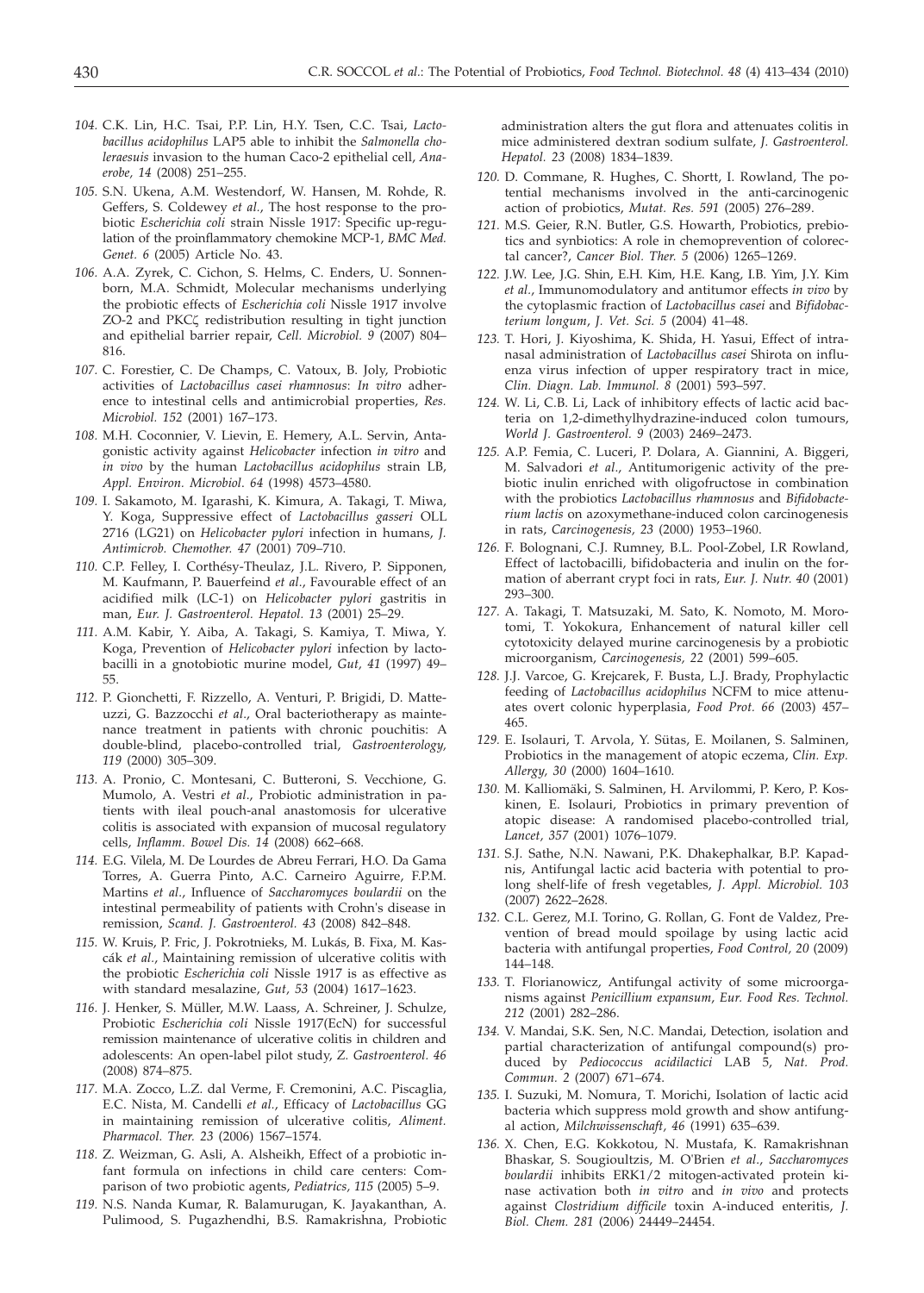- *137.* A. Qamar, S. Aboudola, M. Warny, P. Michetti, C. Pothoulakis, J.T. LaMont, C.P. Kelly, *Saccharomyces boulardii* stimulates intestinal immunoglobulin A immune response to *Clostridium difficile* toxin A in mice, *Infect. Immun. 69* (2001) 2762–2765.
- *138.* P. Kankaanpää, E. Tuomola, H. El-Nezami, J. Ahokas, S.J. Salminen, Binding of aflatoxin  $B_1$  alters the adhesion properties of *Lactobacillus rhamnosus* strain GG in Caco-2 model, *J. Food Prot. 63* (2000) 412–414.
- 139. N. Shah, X. Wu, Aflatoxin  $B_1$  binding abilities of probiotic bacteria, *Biosci. Microfora, 18* (1999) 43–48.
- *140.* M.R. Fazeli, M. Hajimohammadali, A. Moshkani, N. Samadi, H. Jamalifar, M.R. Khoshayand *et al*., Aflatoxin B1 binding capacity of autochthonous strains of lactic acid bacteria, *J. Food Prot. 72* (2009) 189–192.
- *141.* E. Santin, A.C. Paulillo, A. Maiorka, L.S.O. Nakaghi, M. Macani, A.V. Fischer da Silva, A.C. Alessi, Evaluation of the efficacy of *Saccharomyces cerevisiae* cell wall to ameliorate the toxic effect of aflatoxin in broilers, *Int. J. Poultry Sci. 2* (2003) 341–344.
- *142.* S. Gratz, M. Täubel, R.O. Juvonen, M. Viluksela, P.C. Turner, H. Mykkänen, H. El-Nezami, *Lactobacillus rhamnosus* strain GG modulates intestinal absorption, fecal excretion, and toxicity of aflatoxin B<sub>1</sub> in rats, Appl. Environ. Micro*biol. 72* (2006) 7398–7400.
- *143.* I.R. Falconer, A.R. Humpage, Tumour promotion by cyanobacterial toxins, *Phycologia, 35* (1996) 74–79.
- *144.* J. Meriluoto, M. Gueimonde, C.A. Haskard, L. Spoof, O. Sjövall, S. Salminen, Removal of the cyanobacterial toxin microcystin-LR by human probiotics, *Toxicon, 46* (2005) 111–114.
- *145.* H.S. Lye, C.Y. Kuan, J.A. Ewe, W.Y. Fung, M.T. Liong, The improvement of hypertension by probiotics: Effects on cholesterol, diabetes, Renin, and phytoestrogens, *Int. J. Mol. Sci. 27* (2009) 3755–3775.
- *146.* A.K. Goel, N. Dilbaghi, D.V. Kamboj, L. Singh, Probiotics: Microbial therapy for health modulation, *Defence Sci. J. 56* (2006) 513–529.
- *147.* M.T. Liong, N.P. Shah, Roles of probiotics and prebiotics on cholesterol: The hypothesized mechanisms, *Nutrafoods, 4* (2005) 45–57.
- *148.* M.T. Liong, N.P. Shah, Acid and bile tolerance and the cholesterol removal ability of bifidobacteria strains, *Biosci. Microflora, 24* (2005) 1–10.
- *149.* T.D. Nguyen, J.H. Kang, M.S. Lee, Characterization of *Lactobacillus plantarum* PH04, a potential probiotic bacterium with cholesterol-lowering effects, *Int. J. Food Microbiol. 113* (2007) 358–361.
- *150.* J.K. Kaushik, A. Kumar, R.K. Duary, A.K. Mohanty, S. Grover, V.K. Batish, Functional and probiotic attributes of an indigenous isolate of *Lactobacillus plantarum*, *PLoS One, 4* (2009) e8099.
- *151.* D.K. Lee, S. Jang, E.H. Baek, M.J. Kim, K.S. Lee, H.S. Shin *et al.,* Lactic acid bacteria affect serum cholesterol levels, harmful fecal enzyme activity, and fecal water content, *Lipids Health Dis. 8* (2009) Article No. 21.
- *152.* D.C. Cavallini, R. Bedani, L.Q. Bomdespacho, R.C. Vendramini, E.A. Rossi, Effects of probiotic bacteria, isoflavones and simvastatin on lipid profile and atherosclerosis in cholesterol-fed rabbits: A randomized double-blind study, *Lipids Health Dis. 8* (2009) Article No. 1.
- *153.* Y.H. Park, J.G. Kim, Y.W. Shin, S.H. Kim, K.Y. Whang, Effect of dietary inclusion of *Lactobacillus acidophilus* ATCC 43121 on cholesterol metabolism in rats, *J. Microbiol. Biotechnol. 17* (2007) 655–662.
- *154.* M.T. Liong, N.P. Shah, Effects of a *Lactobacillus casei* synbiotic on serum lipoprotein, intestinal microflora, and organic acids in rats, *J. Dairy Sci. 89* (2006) 1390–1399.
- *155.* S.C. Sindhu, N. Khetarpaul, Effect of feeding probiotic fermented indigenous food mixture on serum cholesterol levels in mice, *Nutr. Res. 23* (2003) 1071–1080.
- *156.* S. Scheinbach, Probiotics: Functionality and commercial status, *Biotechnol. Ad*v. *16* (1998) 581–608.
- *157.* F. Bäckhed, Addressing the gut microbiome and implications for obesity, *Int. Dairy J. 20* (2010) 259–261.
- *158.* P.D. Cani, A.M. Neyrinck, F. Fava, C. Knauf, R.G. Burcelin, K.M. Tuohy *et al*., Selective increases of bifidobacteria in gut microflora improve high-fat-diet-induced diabetes in mice through a mechanism associated with endotoxaemia, *Diabetologia*, *50* (2007) 2374–2383.
- *159.* M. Tanida, J. Shen, K. Maeda, Y. Horii, T. Yamano, Y. Fukushima, K. Nagai, High-fat diet-induced obesity is attenuated by probiotic strain *Lactobacillus paracasei* ST11 (NCC2461) in rats, *Obes. Res. Clin. Pract. 2* (2008) 159–169.
- *160.* J.Y. Xu, L.Q. Qin, P.Y. Wang, W. Li, C. Chang, Effect of milk tripeptides on blood pressure: A meta-analysis of randomized controlled trials, *Nutrition, 24* (2008) 933–940.
- *161.* K. Erdmann, B.W.Y. Cheung, H. Shroder, The possible roles of food-derived bioactive peptides in reducing the risk of cardiovascular disease, *J. Nutr. Biochem. 19* (2008) 643–654.
- *162.* T. Jauhiainen, M. Rönnback, H. Vapaatalo, K. Wuolle, H. Kautiainen, R. Korpela, *Lactobacillus helveticus* fermented milk reduces arterial stiffness in hypertensive subjects, *Int. Dairy J. 17* (2007) 1209–1211.
- *163.* A.Y. Tamime, M. Saarela, A. Korslund Søndergaard, V.V. Mistry, N.P. Shah: Production and Maintenance of Viability of Probiotic Micro-Organisms in Dairy Products. In: *Probiotic Dairy Products*, A.Y. Tamime (Ed.), Blackwell Publishing, Oxford, UK (2005) pp. 44–51.
- *164.* M. Saarela, G. Mogensen, R. Fondén, J. Mättö, T. Mattila- -Sandholm, Probiotic bacteria: Safety, functional and technological properties, *J. Biotechnol. 84* (2000) 197–215.
- *165.* H. Østlie, M.H. Helland, J. Narvhus, Growth and metabolism of probiotics in fermented milk, *Int. J. Food Microbiol. 87* (2003) 17–27.
- *166.* C.G. Vinderola, P. Mocchiutti, J.A. Reinheimer, Interactions among lactic acid starter and probiotic bacteria used for fermented dairy products, *J. Dairy Sci. 85* (2002) 721–729.
- *167.* C.G. Vinderola, N. Bailo, J.A. Reinheimer, Survival of probiotic microflora in Argentinian yoghurts during refrigerated storage, *Food Res. Int. 33* (2000) 97–102.
- *168.* R.I. Dave, N.P. Shah, Effectiveness of ascorbic acid as an oxygen scavenger in improving viability of probiotic bacteria in yoghurts made with commercial starter cultures, *Int. Dairy J. 7* (1997) 435–443.
- *169.* P. Capela, T.K.C. Hay, N.P. Shah, Effect of cryoprotectants, prebiotics and microencapsulation on survival of probiotic organisms in yoghurt and freeze dried yoghurt, *Food Res. Int. 39* (2006) 203–211.
- *170.* L. Ong, A. Henriksson, N.P. Shah, Development of probiotic Cheddar cheese containing *Lactobacillus acidophilus*, *Lb. casei*, *Lb. paracasei* and *Bifidobacterium* spp. and the influence of these bacteria on proteolytic patterns and production of organic acid, *Int. Dairy J. 16* (2006) 446–456.
- *171.* A.G. Cruz, A.E.C. Antunes, A.L.O.P. Sousa, J.A.F. Faria, S.M.I. Saad, Ice-cream as a probiotic food carrier, *Food Res. Int. 42* (2009) 1233–1239.
- *172.* C. Alamprese, R. Foschino, M. Rossi, C. Pompei, L. Savani, Survival of *Lactobacillus johnsonii* La1 and influence of its addition in retail-manufactured ice cream produced with different sugar and fat concentrations, *Int. Dairy J. 12* (2002) 201–208.
- 173. A.S. Akalin, D. Erişir, Effects of inulin and oligofructose on the rheological characteristics and probiotic culture survival in low-fat probiotic ice-cream, *J. Food Sci. 73* (2008) 184–188.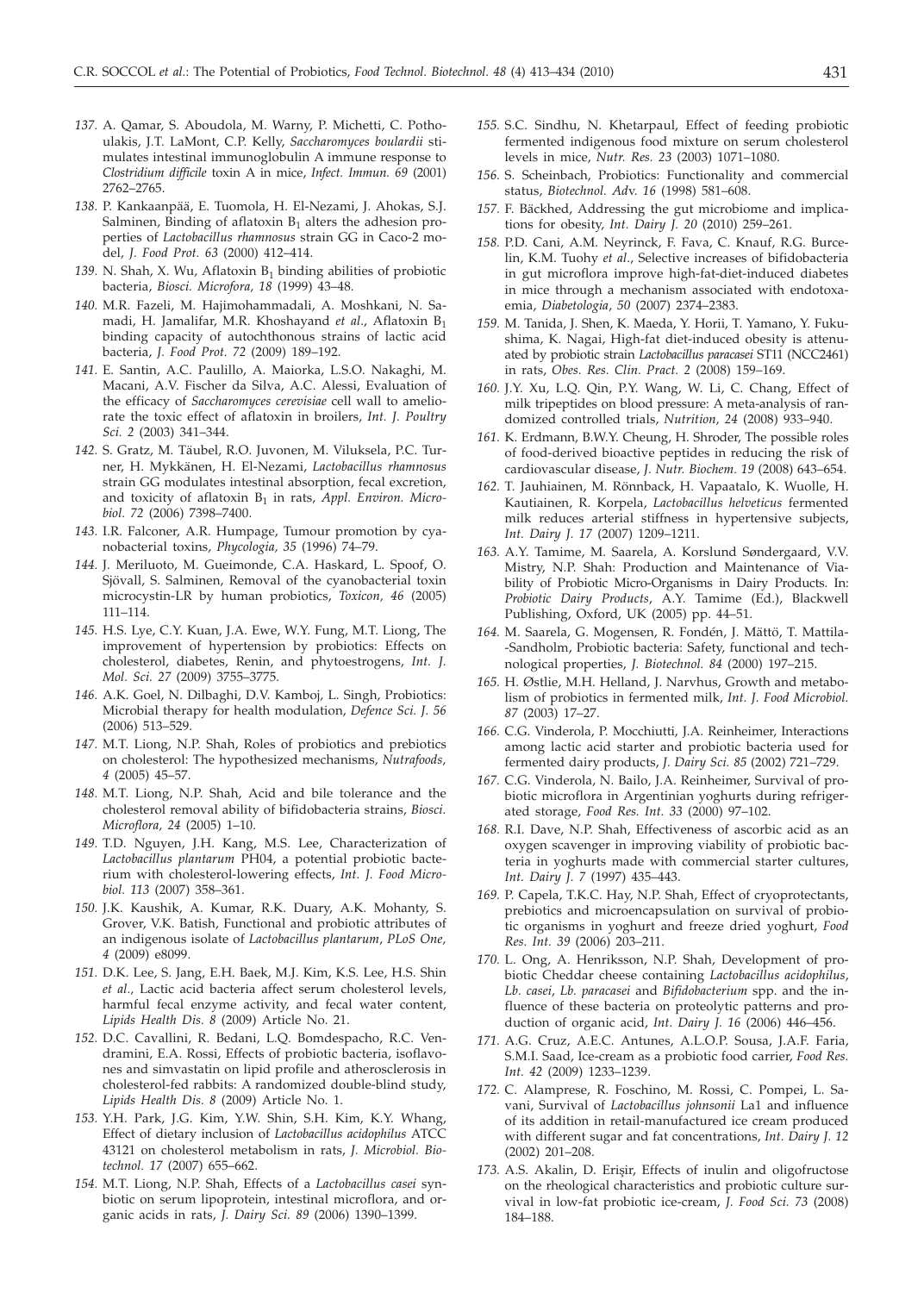- 174. M.B. Akın, M.S. Akın, Z. Kırmacı, Effects of inulin and sugar levels on the viability of yogurt and probiotic bacteria and the physical and sensory characteristics in probiotic ice-cream, *Food Chem. 104* (2007) 93–99.
- *175.* L.C. Aragon-Alegro, J.H. Alarcon-Alegro, H.R. Cardarelli, M.C. Chiu, S.M.I. Sadd, Potentially probiotic and synbiotic chocolate mousse, *LWT-Food Sci. Technol. 40* (2007) 669– 675.
- *176.* K.Y. Yoon, E.E. Woodams, Y.D. Hang, Probiotication of tomato juice by lactic acid bacteria, *J. Microbiol. 42* (2004) 315–318.
- *177.* C.R. Soccol, F.C. Prado, J.L. Parada, Technological process to produce a coconut fermented beverage with probiotic properties. *BR patent PI0703244-7* (2007) (in Portuguese).
- *178.* F.C. Prado, J.L. Parada, A. Pandey, C.R. Soccol, Trends in non-dairy probiotic beverages, *Food Res. Int. 41* (2008) 111–123.
- *179.* K. Sultana, G. Godward, N. Reynolds, R. Arumugaswamy, P. Peiris, K. Kailasapathy, Encapsulation of probiotic bacteria with alginate-starch and the evaluation of survival in simulated gastrointestinal conditions and in yoghurt, *Int. J. Food Microbiol. 62* (2000) 47–55.
- *180.* K. O'Riordan, D. Andrews, K. Buckle, P. Conway, Evaluation of microencapsulation of a *Bifidobacterium* strain with starch as an approach to prolonging viability during storage, *J. Appl. Microbiol. 91* (2001) 1059–1066.
- *181.* V. Chandramouli, K. Kailasapathy, P. Peiris, M. Jones, An improved method of microencapsulation and its evaluation to protect *Lactobacillus* spp. in simulated gastric conditions, *J. Microbiol. Methods, 56* (2004) 27–35.
- *182.* T. Heidebach, P. Först, U. Kulozik, Microencapsulation of probiotic cells by means of rennet-gelation of milk proteins, *Food Hydrocoll. 23* (2009) 1670–1677.
- *183.* L.D. McMaster, S.A. Kokott, S.J. Reid, V.R. Abratt, Use of traditional African fermented beverages as delivery vehicles for *Bifidobacterium lactis* DSM 10140, *Int. J. Food Microbiol. 102* (2005) 231–237.
- *184.* K.Y. Yoon, E.E. Woodams, Y.D. Hang, Production of probiotic cabbage juice by lactic acid bacteria, *Bioresour. Technol. 97* (2006) 1427–1430.
- *185.* Y.Y. Kyung, E.E. Woodams, Y.D. Hang, Fermentation of beet juice by beneficial lactic acid bacteria, *Lebensm. Wiss. Technol. 38* (2005) 73–75.
- *186.* A. Blandino, M.E. Al-Aseeri, S.S. Pandiella, D. Cantero, C. Webb, Cereal-based fermented foods and beverages, *Food Res. Int. 36* (2003) 527–543.
- *187.* O. Mårtenson, R. Öste, O. Holst, The effect of yoghurt culture on the survival of probiotic bacteria in oat-based, non-dairy products, *Food Res. Int. 35* (2002) 775–784.
- *188.* K.L. Wrick: The Potential Role of Functional Foods in Medicine and Public Health. In: *Functional Foods: Designer Foods, Pharmafoods, Nutraceuticals*, I. Goldberg (Ed.), Chapman & Hall, New York, NY, USA (1994) pp. 480–494.
- *189.* S.D. Todorov, M. Botes, C. Guigas, U. Schillinger, I. Wiid, M.B. Wachsman, W.H. Holzapfel, L.M.T. Dicks, Boza, a natural source of probiotic lactic acid bacteria, *J. Appl. Microbiol. 104* (2008) 465–477.
- *190.* H.M. Patel, S.S. Pandiella, R.H. Wang, C. Webb, Influence of malt, wheat, and barley extracts on the bile tolerance of selected strains of lactobacilli, *Food Microbiol. 21* (2004) 83–89.
- *191.* H. Michida, S. Tamalampudi, S.S. Pandiella, C. Webb, H. Fukuda, A. Kondo, Effect of cereal extracts and cereal fiber on viability of *Lactobacillus plantarum* under gastrointestinal tract conditions, *Biochem. Eng. J. 28* (2006) 73–78.
- *192.* S. Arora, S. Jood, N. Khetarpaul, Effect of germination and probiotic fermentation on nutrient composition of barley based food mixtures, *Food Chem. 119* (2010) 779–784.
- *193.* C.T. Yamaguishi, C.T. Sanada, P.M. Gouvêa, A. Pandey, A.L. Woiciechowski, J.L. Parada, C.R. Soccol, Biotechnological process for producing black bean slurry without stachyose, *Food Res. Int. 42* (2009) 425–429.
- *194.* C.T.N. Sanada, S.G. Karp, M.R. Spier, A.C. Portella, P.M. Gouvêa, C.T. Yamaguishi *et al.*, Utilization of soybean vinasse for a-galactosidase production, *Food Res. Int. 42* (2009) 476–483.
- *195.* M.S. Garro, G.F. de Valdez, G. Oliver, G.S. de Giori, Starter culture activity in refrigerated fermented soymilk, *J. Food Prot. 62* (1999) 808–810.
- *196.* Y.C. Wang, R.C. Yu, C.C. Chou, Growth and survival of bifidobacteria and lactic acid bacteria during the fermentation and storage of cultured soymilk drinks, *Food Microbiol. 19* (2002) 501–508.
- *197.* C.C. Chou, J.W. Hou, Growth of bifidobacteria in soymilk and their survival in the fermented soymilk drink during storage, *Int. J. Food Microbiol. 56* (2000) 113–121.
- *198.* Y.C. Wang, R.C. Yu, C.C. Chou, Antioxidative activities of soymilk fermented with lactic acid bacteria and bifidobacteria, *Food Microbiol. 23* (2006) 128–135.
- *199.* M. Modesto, M.R. D'Aimmo, I. Stefanini, P. Trevisi, S. De Filippi, L. Casini *et al.*, A novel strategy to select *Bifidobacterium* strains and prebiotics as natural growth promoters in newly weaned pigs, *Livestock Sci. 122* (2009) 248– 258.
- *200.* J.A. Patterson, K.M. Burkholder, Application of prebiotics and probiotics in poultry production, *Poultry Sci*. *82* (2003) 627–631.
- 201. B. Bogovič Matijašić, S. Stojković, J. Salobir, Š. Malovrh, I. Rogelj, Evaluation of the *Lactobacillus gasseri* K7 and LF221 strains in weaned piglets for their possible probiotic use and their detection in the faeces, *Anim. Res. 53* (2004) 35–44.
- *202.* O. Decamp, D.J.W. Moriarty, Probiotics as alternative to antimicrobials: Limitations and potential, *World Aquaculture, 37* (2006) 60–62.
- *203.* R. Fuller, Probiotics in man and animals, *J. Appl. Bacteriol. 66* (1989) 365–378.
- *204.* L.J. Fooks, R. Fuller, G.R. Gibson, Prebiotics, probiotics and human gut microbiology, *Int. Dairy J. 9* (1999) 53–61.
- 205. A. Bomba, R. Nemcová, D. Mudroňová, P. Guba, The possibilities of potentiating the efficacy of probiotics, *Trends Food Sci. Technol. 13* (2002) 121–126.
- *206.* B. Mombelli, M.R. Gismondo, The use of probiotics in medicinal practice, *Int. J. Antimicrob. Agents*, *16* (2000) 531– 536.
- *207.* C.J. Ziemer, G.R. Gibson, An overview of probiotics, prebiotics and synbiotics in the functional food concept: Perspectives and future strategies, *Int. Dairy J. 8* (1998) 473– 479.
- *208.* C. Dunne, L. Murphy, S. Flynn, L. O'Mahony, S. O'Halloran, M. Feeney *et al*., Probiotics: From myth to reality. Demonstration of functionality in animal models of disease and in human clinical trials, *Antonie van Leeuwenhoek*, *76* (1999) 279–292.
- *209.* L. Verschuere, G. Rombaut, P. Sorgeloos, W. Verstraete, Probiotic bacteria as biological control agents in aquaculture, *Microb. Mol. Biol. Rev. 64* (2000) 655–671.
- *210.* A. Irianto, B. Austin, Probiotics in aquaculture, *J. Fish Dis. 25* (2002) 633–642.
- *211.* D.J.W. Moriarty, O. Decamp, P. Lavens, Probiotics in aquaculture, *AQUA Culture Asia Pacific Magazine* (2005) 14–16.
- *212.* A. Kesarcodi-Watson, H. Kaspar, M.J. Lategan, L. Gibson, Probiotics in aquaculture: The need, principles and mechanisms of action and screening processes, *Aquaculture, 274* (2008) 1–14.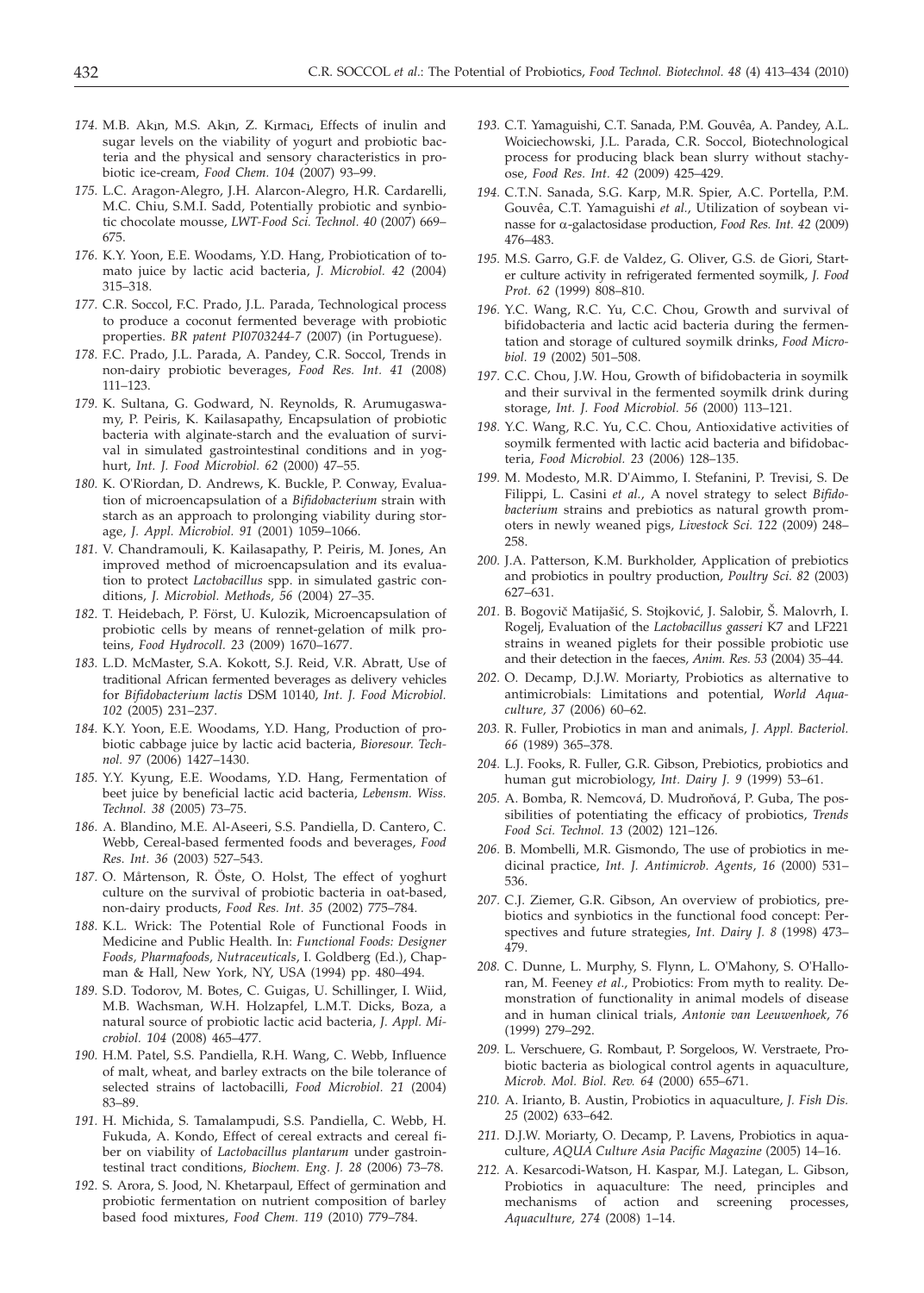- *213.* A. Bairagi, K.S. Ghosh, S.K. Sen, A.K. Ray, Enzyme producing bacterial flora isolated from fish digestive tracts, *Aquacult. Int. 10* (2002) 109–121.
- *214.* M. Naviner, J.P. Bergé, P. Durand, H. Le Bris, Antibacterial activity of the marine diatom *Skeletonema costatum* against aquacultural pathogens, *Aquaculture, 174* (1999) 15–24.
- *215.* Y. Kawano, Y. Nagawa, H. Nakanishi, H. Nakajima, M. Matsuo, T. Higashihara, Production of thiotropocin by a marine bacterium, *Caulobacter* sp. and its antimicroalgal activites, *J. Marine Biotechnol. 5* (1997) 225–229.
- *216.* C. Santini, L. Baffoni, F. Gaggia, M. Granata, R. Gasbarri, D. Di Gioia, B. Biavati, Characterization of probiotic strains: An application as feed additives in poultry against *Campylobacter jejuni*, *Int. J. Food Microbiol.* (Suppl. 1), *141* (2010) 98–108.
- *217.* N. Pérez Guerra, P. Fafando Bernárdez, J. Méndez, P. Cachaldora, L. Pastrana Castro, Production of four potentially probiotic lactic acid bacteria and their evaluation as feed additives for weaned piglets, *Anim. Feed Sci. Technol. 134* (2007) 89–107.
- *218.* S. Giger-Reverdin, N. Bezault, D. Sauvant, G. Bertin, Effects of a probiotic yeast in lactating ruminants: Interaction with dietary nitrogen level, *Anim. Feed Sci. Technol*. *63* (1996) 149–162.
- *219.* M.I. Mohamed, Y.A. Maareck, S. Abdel-Magid Soha, I.M. Awadalla, Feed intake, digestibility, rumen fermentation and growth performance of camels fed diets supplemented with a yeast culture or zinc bacitracin, *Anim. Feed Sci. Technol. 149* (2009) 341–345.
- *220.* U. Kumar, V.K. Sareen, S. Singh, Effect of *Saccharomyces cerevisiae* yeast culture supplement on ruminal metabolism in buffalo calves given a high concentrate diet, *Anim. Prod. 59* (1994) 209.
- *221.* A. Alkhalf, M. Alhaj, I. Al-Homidan, Influence of probiotic supplementation on blood parameters and growth performance in broiler chickens, *Saudi J. Biol Sci. 17* (2010) 219–225.
- *222.* M.A. Yörük, M. Gül, A. Hayirli, M. Macit, The effects of supplementation of humate and probiotic on egg production and quality parameters during the late laying period in hens, *Poultry Sci*. *83* (2004) 84–88.
- *223.* A.K. Panda, S.V.R. Rao, M.V.L. Rafu, S.R. Sharma, Dietary supplementation of *Lactobacillus sporogenes* on performance and serum biochemico-lipid profile of broiler chickens, *J. Poultry Sci*. *43* (2006) 235–240.
- *224.* M.E. Koenen, R. van der Hulst, M. Leering, S.H. Jeurissen, W.J. Boersma, Development and validation of a new *in vitro* assay for selection of probiotic bacteria that express immune-stimulating properties in chickens *in vivo*, *FEMS Immunol. Med. Microbiol. 40* (2004) 119–127.
- *225.* E. Pancheniak, C.R. Soccol, Isolation, selection, biochemical characterization for production and evaluation of probiotic potential of *L. reuteri* LPB P01-001 in swines, *PhD Thesis,* Food Technology Program, Federal University of Parana, Curitiba, Brazil (2005) (in Portuguese).
- *226.* V. Strompfová, A. Lauková, A.C. Ouwehand, Selection of enterococci for potential canine probiotic additives, *Vet. Microbiol*. *100* (2004) 107–114.
- *227.* R.D.C.S. Ranadheera, S.K. Baines, M.C. Adams, Importance of food in probiotic efficacy, *Food Res. Int. 43* (2010)  $1 - 7$ .
- *228.* G.R. Gibson, R.A. Rastall, R. Fuller: The Health Benefits of Probiotics and Prebiotics. In: *Gut Flora, Nutrition, Imunnity and Health,* R. Fuller, G. Perdigon (Eds.), Wiley-Blackwell, Oxford, UK (2003) pp. 52–76.
- *229.* M.A. Sanders, Overview of functional foods: Emphasis on probiotic bacteria, *Int. Dairy J. 8* (1998) 341–347.
- *230.* G.R. Gibson, H.M. Probert, J. Van Loo, R.A. Rastall, M.B. Roberfroid, Dietary modulation of the human colonic microbiota: Updating the concept of prebiotics, *Nutr. Res. Rev. 17* (2004) 259–275.
- 231. A. Bomba, Z. Jonecová, J. Koščová, R. Nemcová, S. Gancarčiková, D. Mudroňová et al., The improvement of probiotics efficacy by synergistically acting components of natural origin: A review, *Biologia*, *61* (2006) 729–734.
- *232.* C. Lacroix, S. Yildirim, Fermentation technologies for the production of probiotics with high viability and functionality, *Curr. Opin. Biotechnol. 18* (2007) 176–183.
- *233.* Y. Doleyres, C. Lacroix, Technologies with free and immobilised cells for probiotic bifidobacteria production and protection, *Int. Dairy J. 15* (2005) 973–988.
- *234.* C. Lacroix, F. Grattepanche, Y. Doleyres, D. Bergmaier: Immobilised Cell Technologies for the Dairy Industry. In: *Focus on Biotechnology: Applications of Cell Immobilisation Biotechnology, Vol. 8B, V. Nedović, R. Willaert (Eds.), Springer,* Dordrecht, the Netherlands (2005) pp. 295–319.
- *235.* A.K. Anal, W.F. Stevens, Chitosan-alginate multilayer beads for controlled release of ampicillin, *Int. J. Pharm. 290* (2005) 45–54.
- *236.* A.K. Anal, W.F. Stevens, C. Remuñán-López, Ionotropic cross-linked chitosan microspheres for controlled release of ampicillin, *Int. J. Pharm. 312* (2006) 166–173.
- *237.* K. Kailasapathy, L. Masondole, Survival of free and microencapsulated *Lactobacillus acidophilus* and *Bifidobacterium lactis* and their effect on texture of feta cheese, *Austr. J. Dairy Technol*. *60* (2005) 252–258.
- *238.* W. Krasaekoopt, B. Bhandari, H. Deeth, Evaluation of encapsulation techniques of probiotics for yoghurt, *Int. Dairy J. 13* (2003) 3–13.
- *239.* A.K. Anal, H. Singh, Recent advances in microencapsulation of probiotics for industrial applications and targeted delivery, *Trends Food Sci. Technol*. *18* (2007) 240–251.
- *240.* A. Lopez-Rubio, R. Gavara, J.M. Lagaron, Bioactive packaging: Turning foods into healthier foods through biomaterials, *Trends Food Sci. Technol*. *17* (2006) 567–575.
- *241.* O. Smidsrod, A. Haug, B. Lian, Properties of poly(1,4- -heuronates) in the gel state. I. Evaluation of a method for the determination of stiffness, *Acta Chem. Scand. 26* (1972) 71–78.
- *242.* J. Klein, J. Stock, K.D. Vorlop, Pore size and properties of spherical Ca-alginate biocatalysts, *Appl. Microbiol. Biotechnol. 18* (1983) 86–91.
- *243.* A. Martinsen, C. Skjåk-Braek, O. Smidsrød, Alginate as immobilization material: I. Correlation between chemical and physical properties of alginate gel beads, *Biotechnol. Bioeng*. *33* (1989) 79–89.
- *244.* H. Tanaka, M. Masatose, I.A. Veleky, Diffusion characteristics of substrates in Ca-alginate beads, *Biotechnol. Bioeng*. *26* (1984) 53–58.
- *245.* J. Arnaud, C. Lacroix, L. Choplin, Effect of agitation rate on cell release rate and metabolism during continuous fermentation with entrapped growing *Lactobacillus casei* subsp. *casei*, *Biotechnol. Techn. 6* (1992) 265–270.
- *246.* P. Audet, C. Paquin, C. Lacroix, Immobilized growing lactic acid bacteria with k-carrageenan-locust bean gum gel, *Appl. Microbiol. Biotechnol*. *29* (1988) 11–18.
- *247.* P. Audet, C. Paquin, C. Lacroix, Sugar utilization and acid production by free and entrapped cells of *Streptococcus salivarius* subsp. *thermophilus*, *Lactobacillus delbrueckii* subsp. *bulgaricus*, and *Lactococcus lactis* subsp. *lactis* in a whey permeate medium, *Appl. Environ. Microbiol. 55* (1989) 185– 189.
- *248.* A.V. Rao, N. Shiwnarain, I. Maharaj, Survival of microencapsulated *Bifidobacterium pseudolongum* in simulated